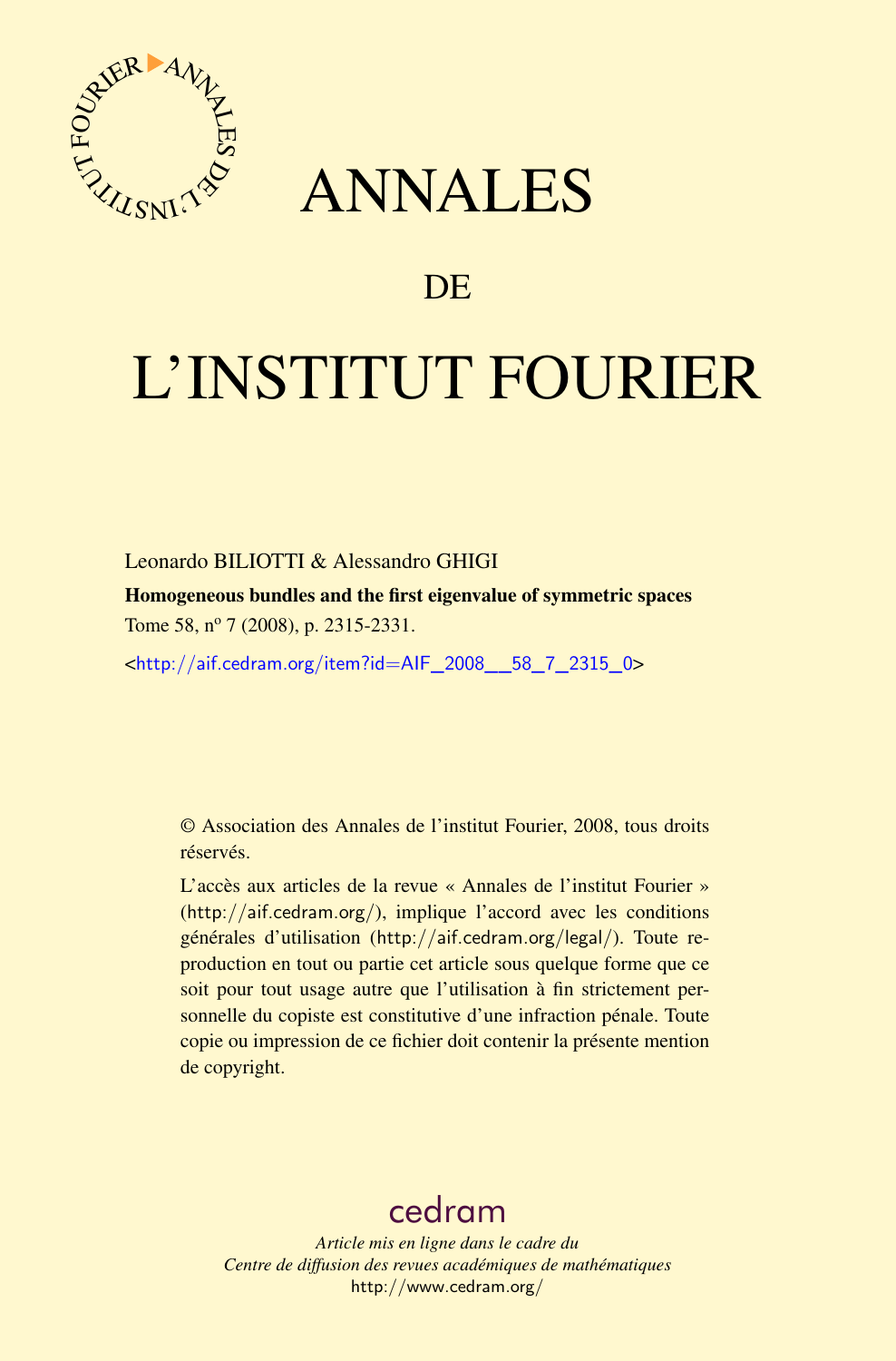### HOMOGENEOUS BUNDLES AND THE FIRST EIGENVALUE OF SYMMETRIC SPACES

#### **by Leonardo BILIOTTI & Alessandro GHIGI**

ABSTRACT.  $\qquad$  In this note we prove the stability of the Gieseker point of an irreducible homogeneous bundle over a rational homogeneous space. As an application we get a sharp upper estimate for the first eigenvalue of the Laplacian of an arbitrary Kähler metric on a compact Hermitian symmetric spaces of ABCD–type.

Résumé. — On montre que le point de Gieseker d'un fibré homogène irréductible sur un espace homogène rationnel est stable. On en déduit une majoration optimale de la première valeur propre du laplacien d'une métrique Kählérienne quelconque sur un espace symétrique Hermitien compact du type ABDC.

#### **1. Introduction**

Let  $X$  be a compact complex manifold and let  $E$  be a holomorphic vector bundle of rank r over X. The *Gieseker point* of E is the map

(1.1) 
$$
T_E: \Lambda^r H^0(X, E) \longrightarrow H^0(X, \det E)
$$

that sends an element  $s_1 \wedge \cdots \wedge s_r \in \Lambda^r H^0(X, E)$  to the section  $x \mapsto$  $s_1(x) \wedge \cdots \wedge s_r(x)$  of  $H^0(X, \det E)$ . This map was first considered by Gieseker in his work [\[10\]](#page-16-0) in order to construct the moduli space of vector bundles on a projective manifold. He proved that for the set of Gieseker stable bundles  $E$  with fixed rank and Chern classes on a polarised  $(X, H)$  there is a uniform  $k_0$  such that for  $k > k_0$ ,  $T_{E(k)} = T_{E \otimes H^{\otimes k}}$  is a stable vector (in the sense of geometric invariant theory) with respect to the action of  $SL(H^0(X, E(k)))$  on  $Hom(\Lambda^r H^0(X, E(k)), H^0(X, det E(k))).$ 

In this paper we consider the Gieseker point of homogeneous bundles over rational homogeneous spaces. Such bundles are known to be Mumford-Takemoto stable [\[23\]](#page-16-0), [\[24\]](#page-17-0) and this implies they are Gieseker stable [\[16,](#page-16-0)

*Keywords:* Homogeneous bundles, spectrum of the Laplacian.

*Math. classification:* 53C55, 32M10.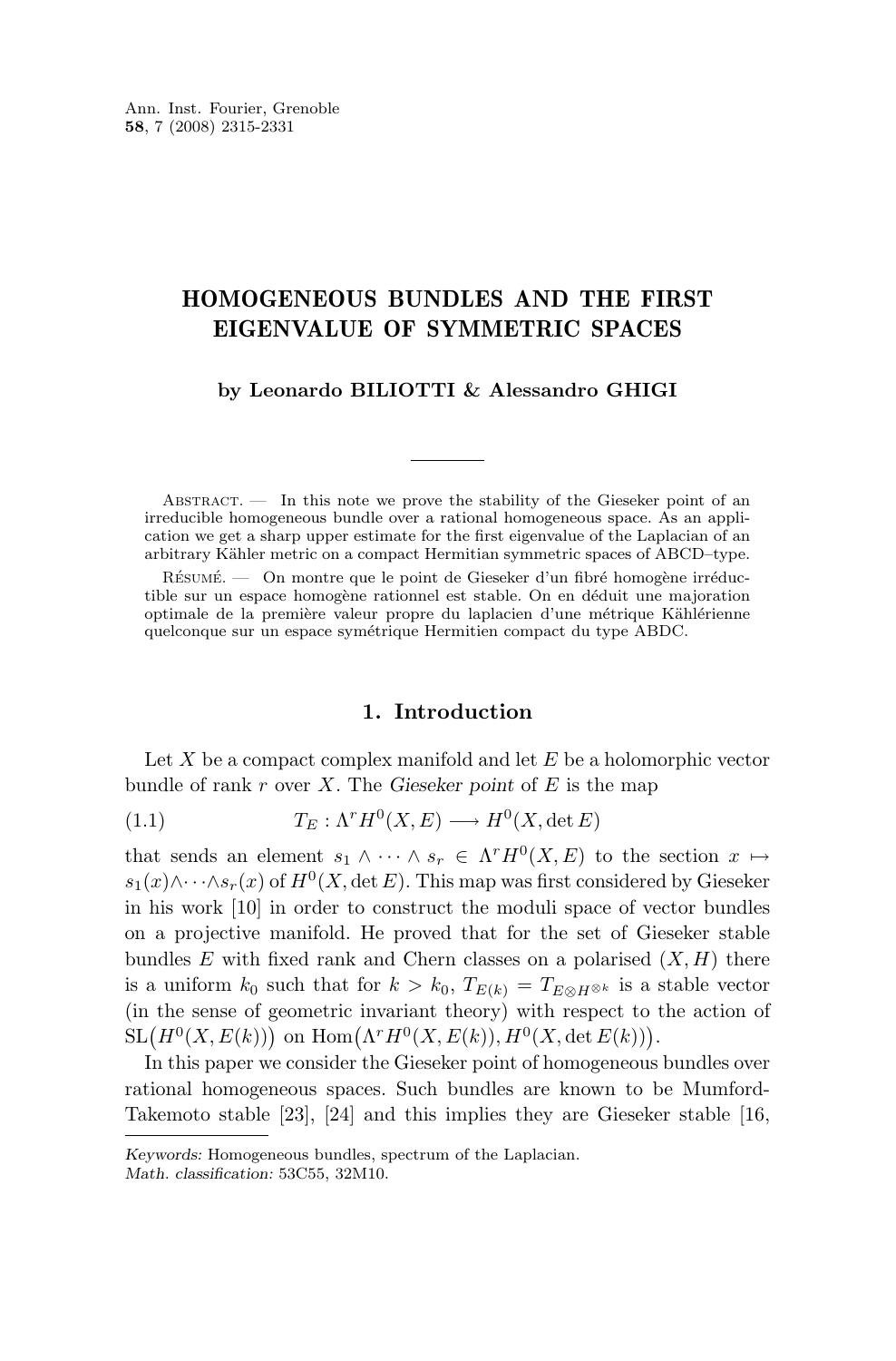<span id="page-2-0"></span>p. 191]. So we already know that after twisting with a sufficiently ample line bundle their Gieseker point is stable. The interest here is in the stability of  $T_E$  itself, without allowing any twist. Our result is the following.

THEOREM 1.1. — Let  $E \to X$  be an irreducible homogeneous vector *bundle over a rational homogeneous space*  $X = G/P$ . If  $H^0(E) \neq 0$ , then  $T_E$  is stable.

We give two proofs of this result. The first is algebraic and uses a criterion of Luna for an orbit to be closed. This proof works over any algebraically closed field of characteristic zero. The second proof uses invariant metrics and relies on a result by Xiaowei Wang [\[25\]](#page-17-0).

Our interest for this result is connected with a problem in Kähler geometry. Consider a compact Kähler manifold X and fix a Kähler class  $a \in H^2(X)$ . Bourguignon, Li and Yau [\[4\]](#page-16-0), gave an upper bound for the first eigenvalue of the Laplacian  $\Delta_q: C^{\infty}(X) \to C^{\infty}(X)$  relative to any Kähler metric g whose Kähler form  $\omega_g$  lies in the class a. The bound depends on the numerical invariants  $(h^0$  and degree) of a globally generated line bundle  $L$  over  $X$ . To get the best estimate one has to choose appropri-ately the bundle. As is shown in [\[4\]](#page-16-0), if  $X = \mathbb{P}^n$  and  $L = \mathcal{O}_{\mathbb{P}^n}(1)$  one gets the upper bound 2, which is optimal since it is achieved by the Fubini-Study metric.

In paper [\[2\]](#page-15-0) Arezzo, Loi and the second author, generalised this result, by substituting a vector bundle  $E$  to the line bundle  $L$ . In this case one gets the same kind of estimate, but the vector bundle  $E$  must satisfy an additional condition, namely its Gieseker  $T_E$  point must be stable. By this method one gets an upper bound for  $\lambda_1$  on the complex Grassmannian [\[2\]](#page-15-0). Such a bound is optimal since it is achieved by the symmetric metric. It is important to notice that if one twists the bundle  $E$  by a positive line bundle H, the estimate gotten from the twisted bundle  $E(k)$  is very rough. In fact the estimate blows up as  $k \to \infty$  (see [\(3.2\)](#page-10-0) below). So it is important to obtain some information on the stability of  $T_E$  without twisting the bundle E.

The main motivation for the present work was to extend the estimate for  $\lambda_1$  to other Hermitian symmetric spaces of the compact type using appropriate homogeneous bundles. We are able to prove the following.

Theorem 1.2. — *Let* X *be a compact irreducible Hermitian symmetric space of ABCD-type. Then*

$$
\lambda_1(X,g)\leqslant 2
$$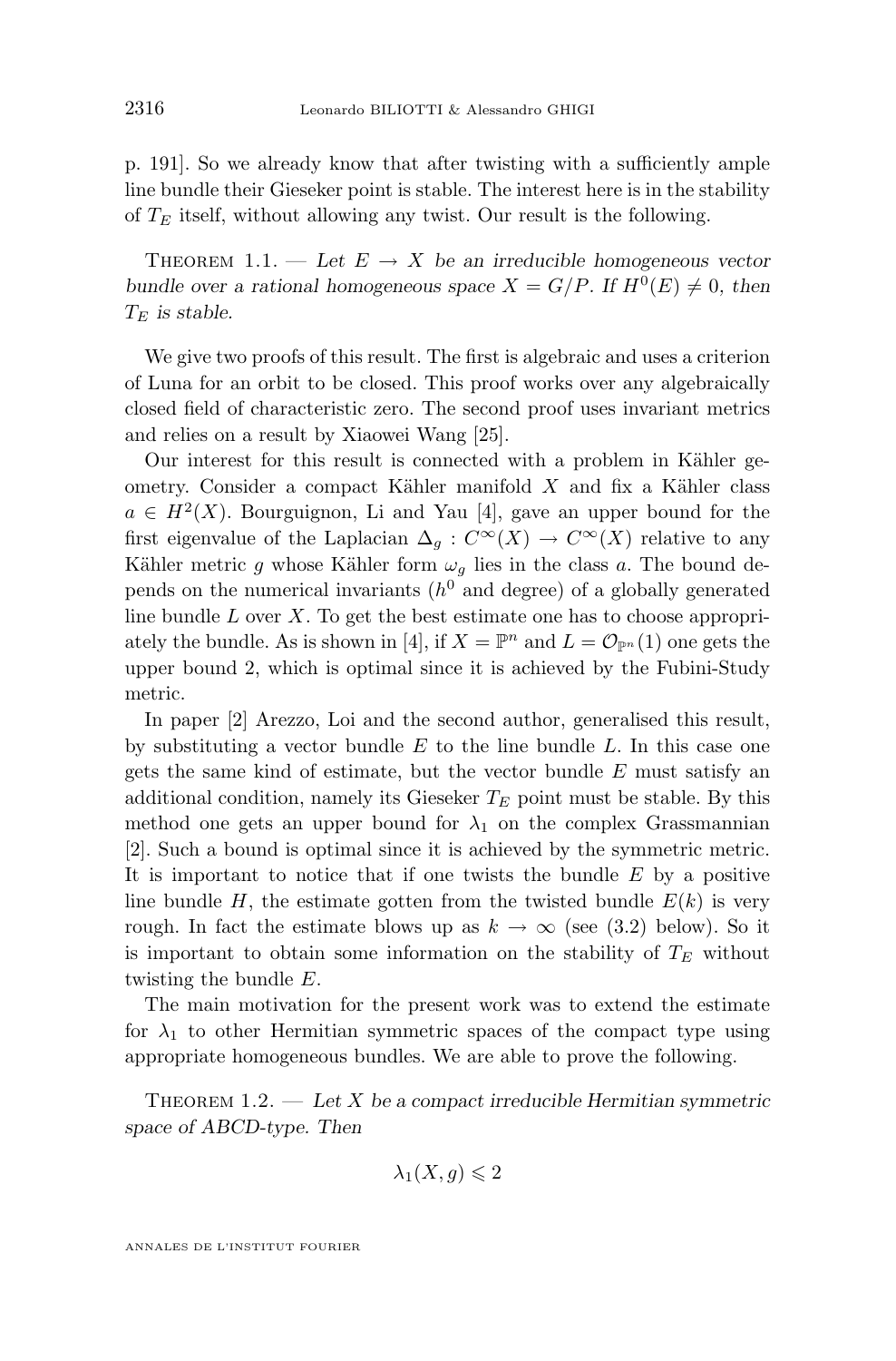<span id="page-3-0"></span>*for any Kähler metric g whose Kähler class*  $\omega_g$  *lies in*  $2\pi$  c<sub>1</sub>(X)*. This bound is attained by the symmetric metric.*

It should be mentioned here that El Soufi and Ilias [\[7,](#page-16-0) Rmk. 1, p. 96] have proved that the symmetric metric is a critical point (in suitable sense) for the functional  $\lambda_1$  on the set of *all* Riemannian metrics with fixed volume.

Curiously in the two exceptional examples (E-type) the best estimate gotten by this method is strictly larger than 2, which is  $\lambda_1$  of the symmetric metric.

THEOREM 1.3. — If 
$$
X = E_6/P(\alpha_1)
$$
 (resp.  $X = E_7/P(\alpha_7)$ ) then  

$$
\lambda_1(X, g) \leq \frac{36}{17}
$$
 resp.  $\lambda_1(X, g) \leq \frac{133}{53}$ 

*for any Kähler metric g whose Kähler class*  $\omega_g$  *lies in*  $2\pi c_1(X)$ *.* 

It would be interesting to understand if this is a deficiency of the method, or if these symmetric spaces do in fact support metrics with  $\lambda_1$  larger than 2.

**Acknowledgements.** We wish to thank Prof. Gian Pietro Pirola and Prof. Andrea Loi for various interesting discussions. The second author is also grateful to Prof. Peter Heinzner for inviting him to Ruhr–Universität Bochum during the preparation of this work. He also acknowledges partial support by MIUR COFIN 2005 "Spazi di moduli e teoria di Lie".

#### **2. Stability of the Gieseker point**

Let X be a compact complex manifold and let  $E \to X$  be a holomorphic vector bundle of rank r. Set

(2.1) 
$$
V = H^{0}(X, E), V' = H^{0}(X, \det E) \quad W = \text{Hom}(\Lambda^{r}V, V').
$$

The algebraic group  $GL(V)$  acts linearly on V hence on  $\Lambda^r V$ . It therefore also acts on W. For  $a \in GL(V)$  let  $\Lambda^r a$  be the induced map on  $\Lambda^r V$ . The action of  $GL(V)$  on W is given by

$$
(2.2) \t\t a.T := T \circ (\Lambda^r a)^{-1}.
$$

Consider the above action restricted to the subgroup  $SL(V) \subset GL(V)$ . According to the terminology of geometric invariant theory, a point  $T \in W$ is *stable* (for this restricted action) if the orbit of  $SL(V)$  through T is closed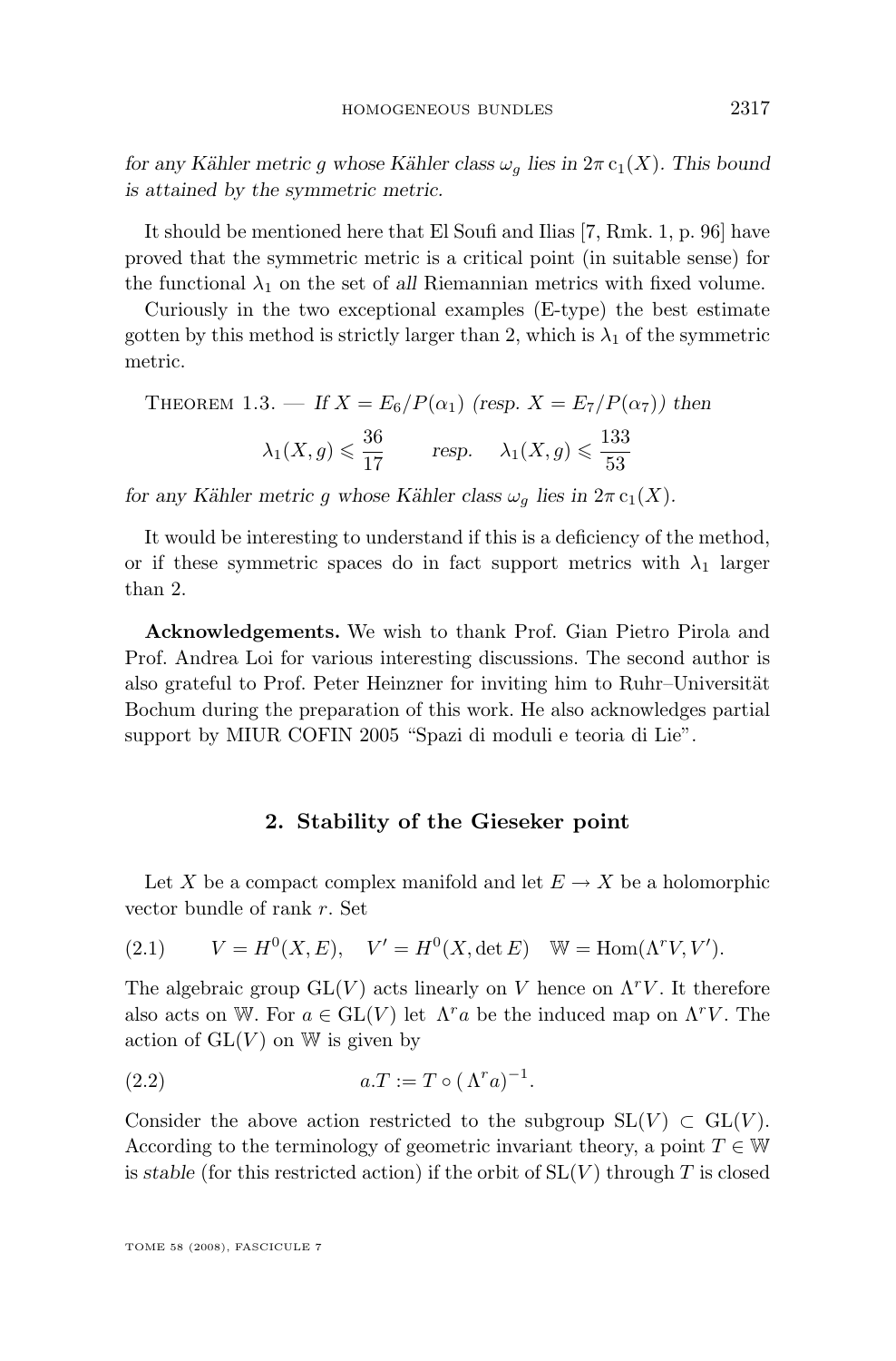<span id="page-4-0"></span>in W and the stabiliser of  $T$  inside  $\operatorname{SL}(V)$  is finite. We denote by  $\widetilde S$  and  $S$ the stabilisers of  $T_E$  in  $GL(V)$  and  $SL(V)$  respectively:

$$
(2.3) \quad S = \{a \in GL(V) : a.T_E = T_E\} \qquad S = \{a \in SL(V) : a.T_E = T_E\}.
$$

For  $x \in X$  put

$$
V_x = \{ s \in V : s(x) = 0 \} \qquad V'_x = \{ t \in V' : t(x) = 0 \}.
$$

The following two simple lemmata will be used in the (algebraic) proof of Theorem 1.

Lemma 2.1. — *Let* E *be globally generated of rank* r*. Then a section*  $s \in V$  *belongs to*  $V_x$  *if and only if for any choice of*  $r - 1$  *sections*  $s_2, \ldots, s_r$ *of E* the section  $T_E(s, s_2, \ldots, s_r)$  *of* det *E* lies in  $V'_x$ .

The proof is immediate. Let  $Aut(E)$  be the group of holomorphic bundle automorphisms of E. If  $f \in Aut(E)$  and  $x \in X$ , the map  $f_x : E_x \to E_x$ is a linear isomorphism. The function  $x \mapsto \det f_x$  is holomorphic hence a (nonzero) constant and  $f \mapsto \det f$  is a character of  $\text{Aut}(E)$ . For  $f \in \text{Aut}(E)$ and  $s \in H^0(X, E)$  put

$$
(2.4) \qquad \qquad \varepsilon(f)(s) := f \circ s.
$$

This defines a representation  $\varepsilon : \text{Aut}(E) \to \text{GL}(V)$ .

LEMMA 2.2. — Let E be globally generated. Then  $\varepsilon(f \in Aut(E))$ :  $\det f = 1$ } $= \widetilde{S}$ .

*Proof.* — For  $f \in Aut(E)$ 

$$
\begin{aligned} & \big(\varepsilon(f).T_E\big)(s_1,\ldots,s_r)(x) = \big(\varepsilon(f)^{-1}s_1\big)(x) \wedge \cdots \wedge \big(\varepsilon(f)^{-1}s_r\big)(x) \\ & = \big(f_x^{-1}s_1(x)\big) \wedge \cdots \wedge \big(f_x^{-1}s_r(x)\big) = \big(\det f\big)^{-1} \cdot s_1(x) \wedge \ldots \wedge s_r(x) \\ & = \big(\det f\big)^{-1} \cdot T_E(s_1,\ldots,s_r)(x). \end{aligned}
$$

So

(2.5) 
$$
\varepsilon(f).T_E = \left(\det f\right)^{-1} \cdot T_E.
$$

If det  $f = 1$  then  $\varepsilon(f)$ . T<sub>E</sub> = T<sub>E</sub>. This proves that  $\varepsilon(f \in Aut(E) : \det f =$ 1})  $\subset \widetilde{S}$ . Conversely, let  $a \in \widetilde{S}$ . We claim that  $a(V_x) = V_x$  for any  $x \in X$ . Indeed let  $s \in V_x$ . Then for any  $s_2, \ldots, s_r \in V$ 

$$
T_E(as, s_2, \dots, s_r) = T_E(as, aa^{-1} s_2, \dots, aa^{-1} s_r)
$$
  
=  $(a^{-1} \cdot T_E)(s, a^{-1} s_2, \dots, a^{-1} s_r)$   
=  $T_E(s, a^{-1} s_2, \dots, a^{-1} s_r)(x) = 0.$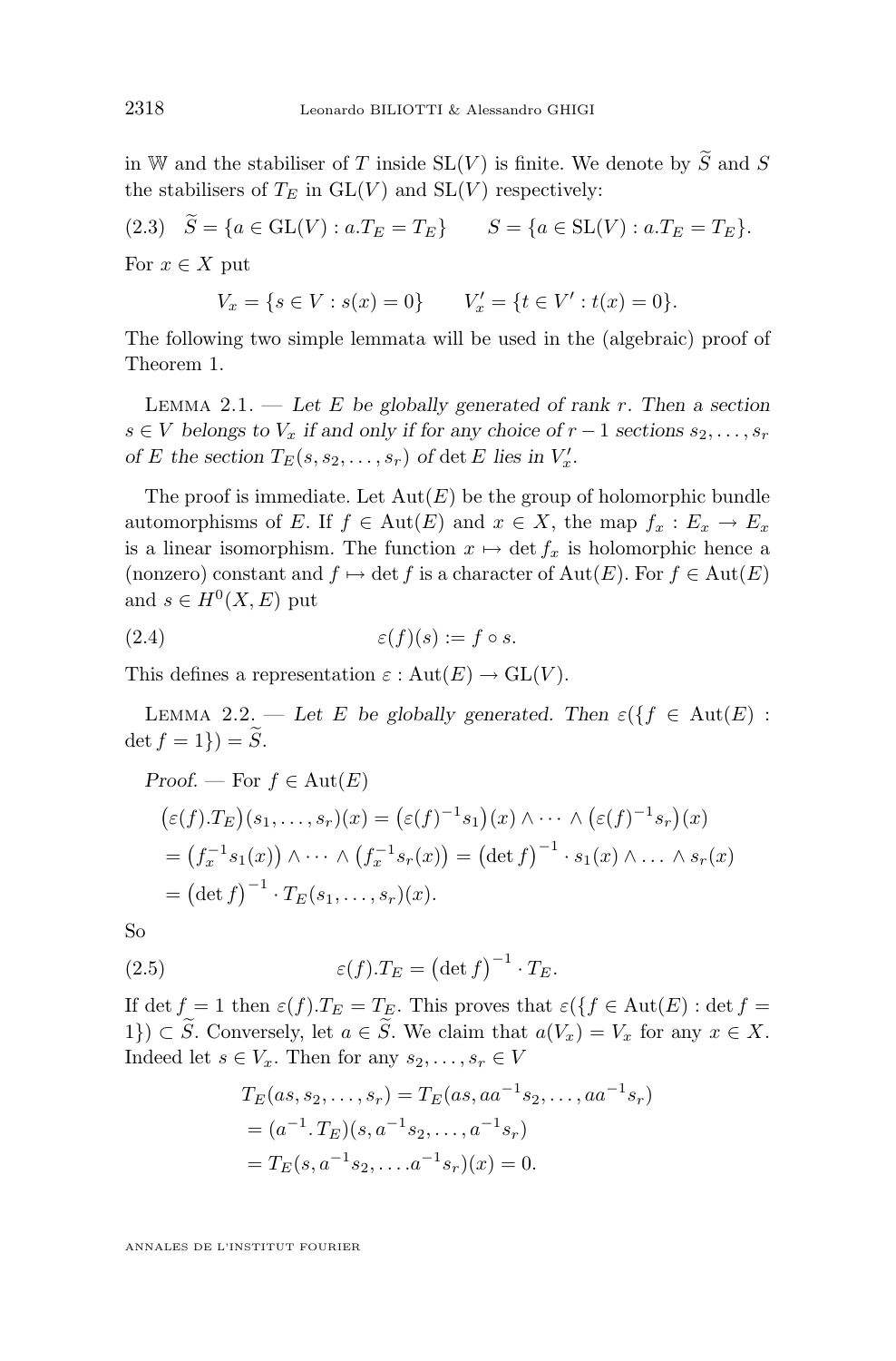<span id="page-5-0"></span>So  $as \in V_x$  by Lemma [2.1,](#page-4-0) and indeed  $a(V_x) = V_x$  as claimed. We get therefore an induced isomorphism

$$
f_x: E_x \cong V/V_x \to V/V_x \cong E_x.
$$

By construction  $f_x(s(x)) = (as)(x)$ . Since E is globally generated this ensures that f is holomorphic so  $f \in Aut(E)$  and  $\varepsilon(f) = a$ . By [\(2.5\)](#page-4-0)  $(\det f)^{-1} \cdot T_E = \varepsilon(f).T_E = a.T_E = T_E.$  Since E is globally generated,  $T_E \neq 0$  and it follows that det  $f = 1$ .

We recall two results that will be needed in the following.

THEOREM 2.3. — Let H be a reductive group and  $K \subset H$  a reductive *subgroup.* Let X be an affine H-variety. If  $x \in X$  is a fixed point of K the *orbit* Hx is closed if and only if the orbit  $N_H(K)x$  is closed.

This criterion is due to Luna [\[18,](#page-16-0) Cor. 1] and is based on the Slice Theorem. For a complex analytic proof of the Slice Theorem see [\[12\]](#page-16-0).

We recall that a *rational homogeneous space* is a projective variety X of the form  $G/P$  with G a simply connected complex semisimple Lie group and  $P$  a parabolic subgroup without simple factors. (See for example [\[1\]](#page-15-0), [\[22\]](#page-16-0), [\[3\]](#page-15-0)). Such spaces are also called *generalised flag manifolds*. A homogeneous vector bundle E over X is of the form  $E = G \times_{P} U$  where U is a representation of P. If the representation is irreducible the vector bundle itself is called *irreducible*.

THEOREM 2.4 ([\[23,](#page-16-0) Thm. 1]). — Let  $E \to X$  be an irreducible homo*geneous vector bundle over a rational homogeneous space* X*. Then* E *is* simple, i.e.,  $Aut(E) = \mathbb{C}^* \cdot I_E$ .

*First proof of Theorem [1.1.](#page-2-0)* — Let  $X = G/P$  be as above. By Bott-Borel-Weil theorem (Thm. [3.3](#page-11-0) below) the hypothesis  $H^0(E) \neq 0$  already ensures that  $E$  is globally generated, so both  $V$  and  $V'$  have positive dimension and  $T_E \neq 0$ . By the same theorem G acts irreducibly on both V and V'. Denote by  $\rho: G \to GL(V)$  and  $\sigma: G \to GL(V')$  these representations. Since  $G$  is semisimple all the characters of  $G$  are trivial. In particular any representation of G on a vector space U has image contained in  $SL(U)$ . So in fact  $\rho: G \to SL(V)$  and  $\sigma: G \to SL(V')$ . The Gieseker point is G-equivariant, that is

(2.6) 
$$
T_E(\Lambda^r \rho(g)(u)) = \sigma(g)(T(u)) \qquad u \in \Lambda^r V.
$$

Set  $H = SL(V) \times G$  and define a representation  $\varpi : H \to GL(W)$  by

$$
\varpi(a,g)T = \sigma(g) \circ T \circ \Lambda^r a^{-1}.
$$

TOME 58 (2008), FASCICULE 7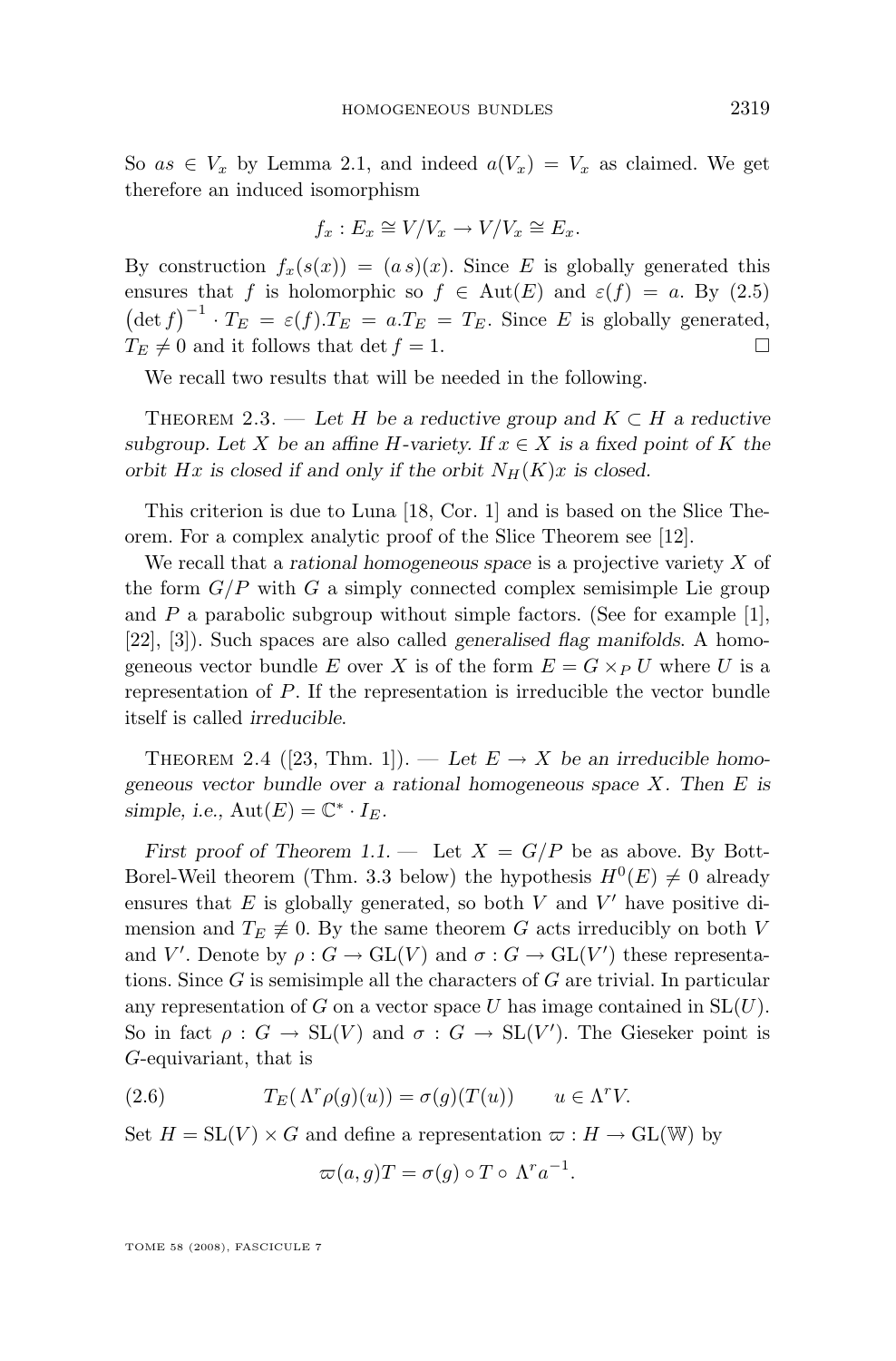Let  $\tau : G \to H$  be the morphism  $\tau(g) = (\rho(g), g)$  and let K be the image of  $\tau$ .  $K \subset H$  is a closed reductive subgroup and by [\(2.6\)](#page-5-0)  $T_E$  is a fixed point of K acting via  $\varpi$ . We claim that the normaliser  $N_H(K)$  is a finite extension of K. In fact, denote by Ad the conjugation on H. Given  $n \in N_H(K)$  put

(2.7) 
$$
\phi(n) = \mathrm{Ad}(n)_{|K} : K \to K.
$$

Let Aut(K) denote the group of automorphisms of K and  $\text{Inn}(K)$  the subgroup of inner automorphisms. Then  $\phi: N_H(K) \to \text{Aut}(K)$  is a morphism of groups. Since K is semisimple  $Aut(K)$  is a finite extension of  $Inn(K)$ (see [\[13,](#page-16-0) p. 423] or [\[20,](#page-16-0) Thm. 1 p. 203]). Put  $N' = \phi^{-1}(\text{Inn}(K))$ . Then  $N' \lhd N_H(K)$  and

$$
N_H(K)/N' \hookrightarrow \mathrm{Aut}(K)/\mathrm{Inn}(K).
$$

Therefore  $N_H(K)$  is a finite extension of N' and it is enough to prove that  $N'$  is a finite extension of K. Indeed if  $n \in N'$  there is some  $k \in K$  such that  $nk'n^{-1} = kk'k^{-1}$  for any  $k' \in K$ . So  $k^{-1}n$  centralises K. If  $k^{-1}n = (a, g)$ (with  $a \in SL(V)$  and  $g \in G$ ) this means that for any  $g' \in G$  we have

$$
a\rho(g') = \rho(g')a \qquad \qquad gg' = g'g.
$$

The second formula says that  $g \in Z(G)$ . The first formula says that a:  $V \rightarrow V$  commutes with the representation  $\rho$ . Since this is irreducible Schur lemma implies that  $a = \varepsilon I$  for some  $\varepsilon \in \mathbb{C}^*$ . But  $a \in SL(V)$ , so  $\varepsilon^p = 1$ where  $p = \dim V$ . Denote by  $U_p$  the group of  $p$ –roots of unity. Then  $k^{-1}n =$  $(\varepsilon, g) \in U_p \times Z(G)$ . This proves that the composition

$$
U_p \times Z(G) \to N' \to N'/K
$$

is onto. Since  $Z(G)$  is finite, it follows that N' and  $N_H(K)$  are finite extensions of K. Now  $T_E \in \mathbb{W}$  is a fixed point of K and  $N_H(K)$  is a finite extension of K, so the orbit  $N_H(K)$ .  $T_E$  is a finite set, hence it is closed. Notice that both  $H$  and  $K$  are reductive. We can therefore apply Luna's criterion (Thm. [2.3\)](#page-5-0) to the effect that the orbit  $H.T_E$  is closed. To finish we claim that  $H.T_E = SL(V).T_E$ . Since the action [\(2.2\)](#page-3-0) of  $SL(V)$  and the restriction of  $\varpi$  to  $SL(V) \times \{1\} \subset H$  agree, the inclusion  $H.T_E \supset SL(V).T_E$ is obvious. For the other let  $h = (a, g) \in H$ . Then

$$
\begin{aligned} \n\varpi(h)T_E &= \sigma(g) \circ T_E \circ \Lambda^r a^{-1} = \sigma(g) \circ T_E \circ \Lambda^r \big( a\rho(g)^{-1} \cdot \rho(g) \big)^{-1} \\ \n&= \sigma(g) \circ T_E \circ \Lambda^r \rho(g)^{-1} \circ \Lambda^r \big( \rho(g) a^{-1} \big) \\ \n&= T_E \circ \Lambda^r \big( \rho(g) a^{-1} \big) = \varpi(a\rho(g)^{-1}, 1) T_E \n\end{aligned}
$$

and  $a\rho(g^{-1}) \in SL(V)$ . Therefore  $H.T_E \subset SL(V).T_E$  so the two orbits coincide. This shows that the orbit of  $T_E$  is closed. Let S and  $\widetilde{S}$  be the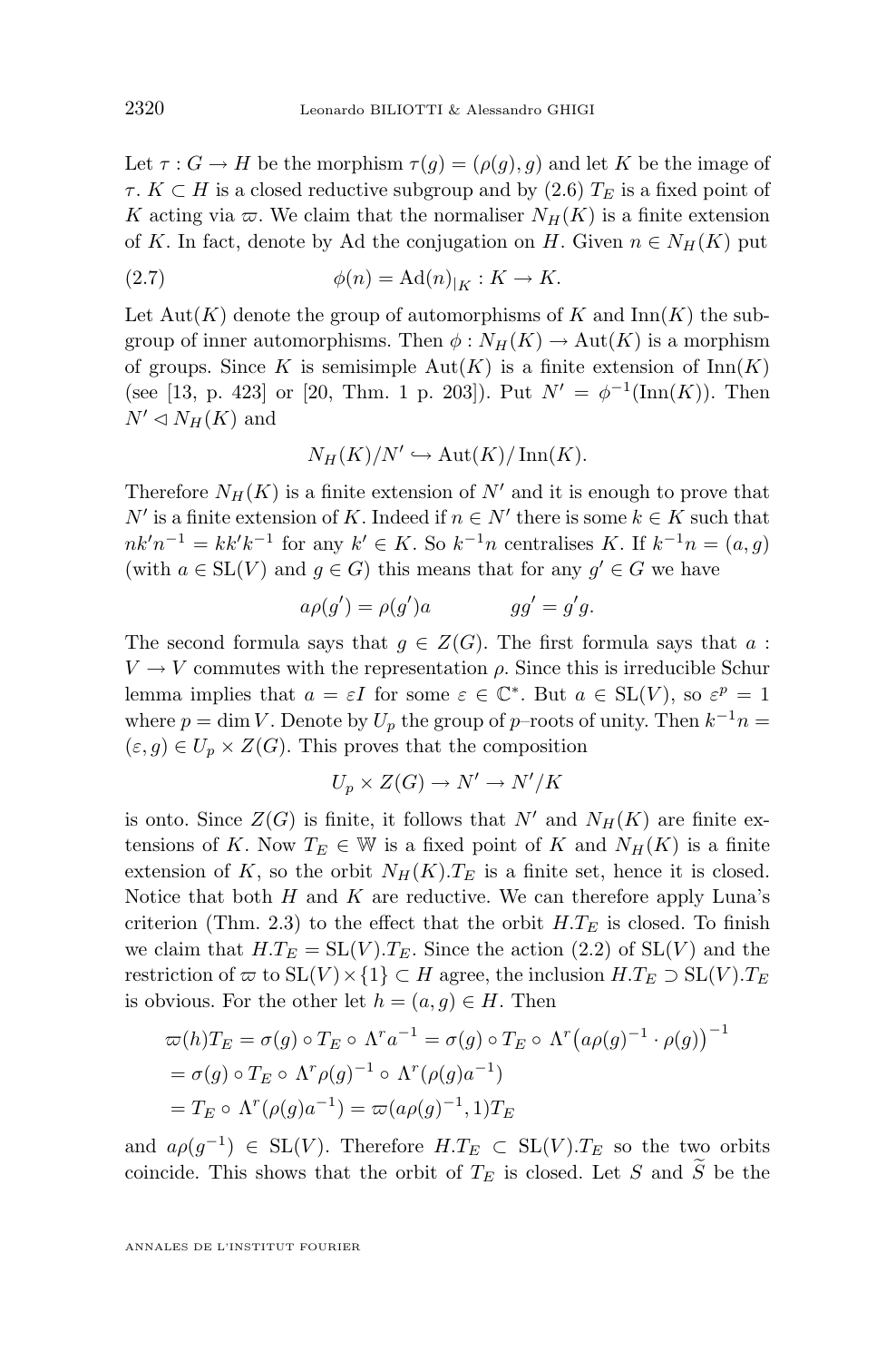<span id="page-7-0"></span>stabilisers defined as in [\(2.3\)](#page-4-0). By Theorem [2.4,](#page-5-0)  $Aut(E) = \mathbb{C}^* \cdot I_E$ , therefore { $f \in Aut(E)$ : det  $f = 1$ } is finite, which implies, by Lemma [2.2,](#page-4-0) that  $\widetilde{S}$  and a fortiori S are finite. □ and a fortiori S are finite.

We remark that this proof works over any algebraically closed field of characteristic zero.

We come now to the second proof of this result. Recall that if  $E$  is a globally generated bundle on X and  $s = \{s_1, \ldots, s_N\}$  is a basis of  $H^0(X, E)$  there is an induced map  $\phi_{\mathbf{s}} : X \to G(r, N)$ . Consider on  $G(r, N)$ the standard symmetric Kähler structure which coincides with the pullback of the Fubini-Study metric via the Plücker embedding. Denote by  $\mu: G(r, N) \to \mathfrak{su}(N)$  the moment map for the standard action of  $SU(N)$ on  $G(r, N)$ .

THEOREM 2.5 ([\[25,](#page-17-0) Thm. 3.1]). — Let  $(X^m,\omega)$  be a compact Kähler *manifold and let*  $E$  *be a globally generated bundle on*  $X$ *. Then*  $T_E$  *is stable if and only if there is a basis* s of  $H^0(X, E)$  *such that* 

(2.8) 
$$
\int_X \mu(\phi_{\mathbf{s}}(x)) \omega^m(x) = 0.
$$

For the reader's convenience we briefly sketch the proof.

*Proof. —* Fix an arbitrary Hermitian metric h on E and consider on V the corresponding  $L^2$ -scalar product. Let s be an orthonormal basis with respect to this product. On the line bundle det E consider the metric  $\phi_s^* h_G$ where  $h_G$  is the metric on  $\mathcal{O}_{G(r,N)}(1)$ . Consider on V' the corresponding  $L^2$ -scalar product. Finally denote by  $\langle \cdot, \cdot \rangle_{\mathbb{W}}$  the Hermitian inner product on  $\mathbb{W}, \|\cdot\|_{\mathbb{W}}$  being the corresponding norm. Since we have fixed a basis we may identify SL(V) with SL(N,  $\mathbb{C}$ ). For  $g \in SL(N, \mathbb{C})$  set  $\nu(g) = \log ||g^{-1} \cdot T_E||_{\mathbb{W}}$ . We consider  $\nu$  as a function on  $SL(N, \mathbb{C})/SU(N)$ . On this space Wang introduces another functional

$$
L(g) := \int_M \left( \sum_I ||(g^{-1}T_E)(s_I)(x)||_{\phi_s^*h_G}^2 \right) \frac{\omega^n}{n!}(x),
$$

which is strictly convex on  $SL(N, \mathbb{C})/SU(N)$  [\[25,](#page-17-0) Lemma 3.5]. (Here  $s_I =$  $s_{i_1} \wedge \cdots \wedge s_{i_r} \in \Lambda^r V$ ). Critical points of L correspond to  $g \in SL(N)$  such that the basis  ${gs_1, \ldots, gs_N}$  satisfies (2.8). For some constants  $C_2, C_4 \in \mathbb{R}$ and  $C_1, C_3 > 0$  the inequalities

$$
(2.9) \tL \geqslant C_1 \nu + C_2 \geqslant C_3 L + C_4
$$

hold on  $SL(N, \mathbb{C})/SU(N)$ . The first is proved by Wang [\[25,](#page-17-0) p. 406]. The second is simply an application of Jensen inequality to the convex function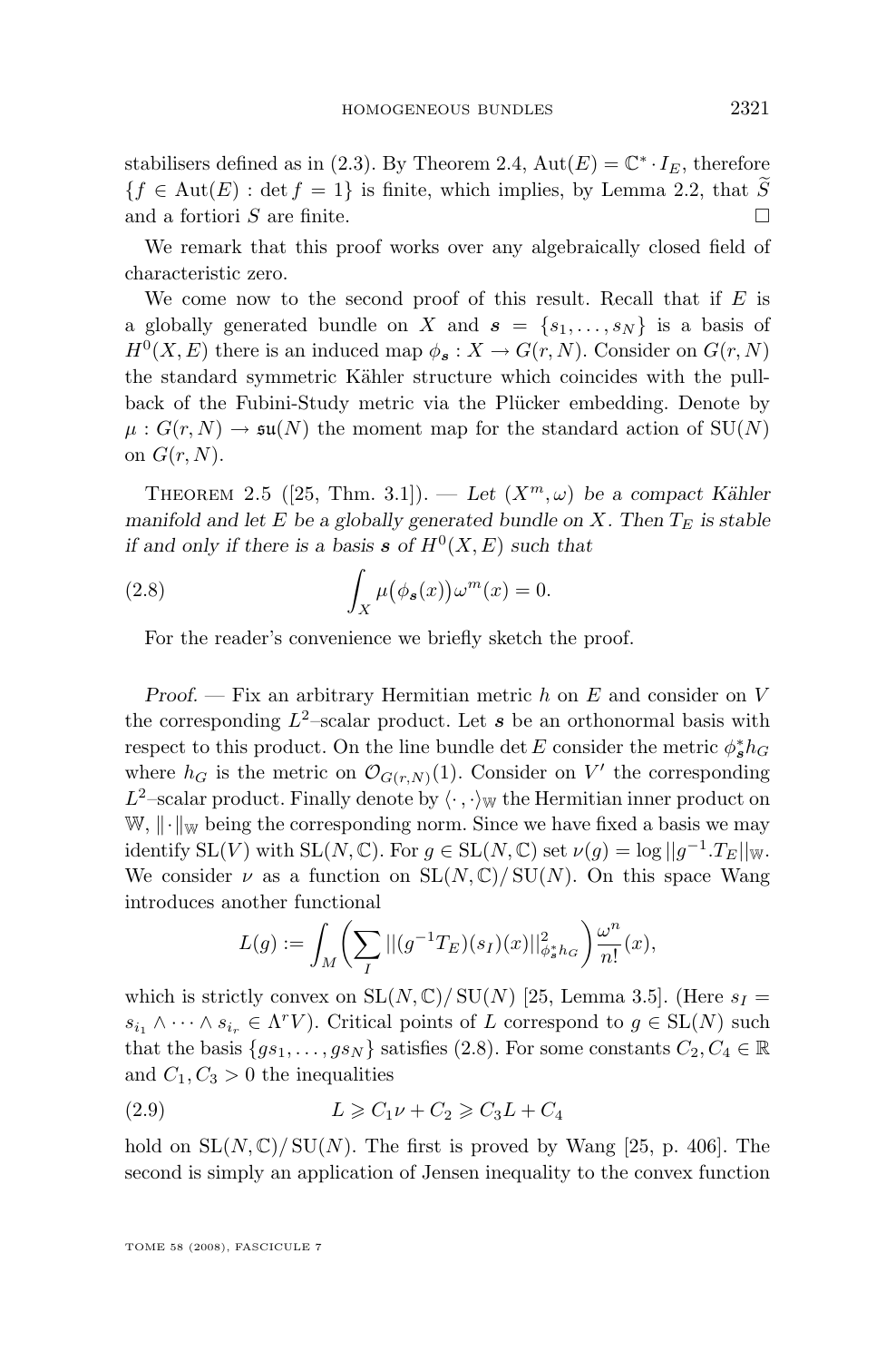$-\log$ . If  $T_E$  is stable, then  $\nu$  is proper by the Kempf-Ness theorem [\[15\]](#page-16-0). Hence L is proper too, so admits a minimum and there is a basis  $s'$  such that  $(2.8)$  is satisfied. On the other hand if there is such a basis, L has a minimum and being strictly convex this means it is proper. By  $(2.9)$ ,  $\nu$  is proper as well and, again by Kempf-Ness theorem, this implies that  $T_E$  is stable. It should be noted that the identification of the moment map for a projective action with the differential of a convex functional is standard in analytic Geometric Invariant Theory [\[19,](#page-16-0) Ch. 8], [\[6,](#page-16-0) § 6.5], [\[11\]](#page-16-0).  $\Box$ 

*Second proof of Theorem [1.1.](#page-2-0)* — Let K be a compact form of  $G =$ Aut(X). By averaging on K we can find K-invariant metrics  $\omega$  and h on X and E respectively. Let s be a basis of  $H^0(X, E)$  that is orthonormal with respect to the  $L^2$ -scalar product obtained using h and  $\omega$ . By Bott-Borel-Weil theorem (Thm. [3.3](#page-11-0) below)  $G$  and hence  $K$  act irreducibly on  $H^0(X, E) \cong \mathbb{C}^N$ . Denote by  $\sigma : K \to \mathrm{SU}(N)$  this representation (recall that K is semisimple). Then  $\mu \circ \phi_s$  is K-equivariant and

$$
B = \int_X \mu(\phi_{\mathbf{s}}(x)) \omega^m(x)
$$

is a fixed point of  $\text{Ad}(\sigma(K)) \subset \text{GL}(\mathfrak{su}(N))$ , that is  $\sigma(k)B = B\sigma(k)$  for  $k \in$ K. By Schur lemma this implies that  $B = \lambda I$ , so  $B = 0$  since  $B \in \mathfrak{su}(N)$ . By Theorem [2.5](#page-7-0) the Gieseker point  $T_E$  is stable.

In order to clarify the meaning of the above result it might be good to notice that together with the numerical criteria of [\[10\]](#page-16-0) it allows an easy proof of the Gieseker stability (see *e.g.* [\[16,](#page-16-0) p. 189]) of irreducible homogeneous bundles. We sketch this argument, although a stronger result (Mumford-Takemoto stability) is well-known (see [\[22,](#page-16-0) p. 65] and references therein).

PROPOSITION 2.6 ([\[10,](#page-16-0) Prop. 2.3]). — *Let*  $T \in \mathbb{W}$  *be a stable point.* Let  $V'' \subset V$  be a subspace and let d a number  $1 \leq d \leq r$ . Assume that *for any*  $d + 1$  *vectors*  $v_1, \ldots, v_{d+1} \in V''$ ,  $T(v_1, \ldots, v_d, v_{d+1}, \cdots) \equiv 0$ . Then  $\dim V'' < (d/r) \cdot \dim V$ . If T is only semistable, then equality can hold.

In [\[10\]](#page-16-0) there is a proof in the semistable case, which works as well in the stable case.

COROLLARY 2.7. — Let  $E \to X$  be an irreducible homogeneous vector *bundle of rank r over a rational homogeneous space*  $X = G/P$ . If  $H^0(E) \neq$ 0, and  $F \subset E$  is a subsheaf of rank d, then  $h^0(F) < (d/r) \cdot h^0(E)$ .

Fix now an irreducible homogeneous bundle E of rank r and let  $F \subset E$ be a subsheaf of rank d, with  $0 < d < r$ . Let H be any polarisation on X.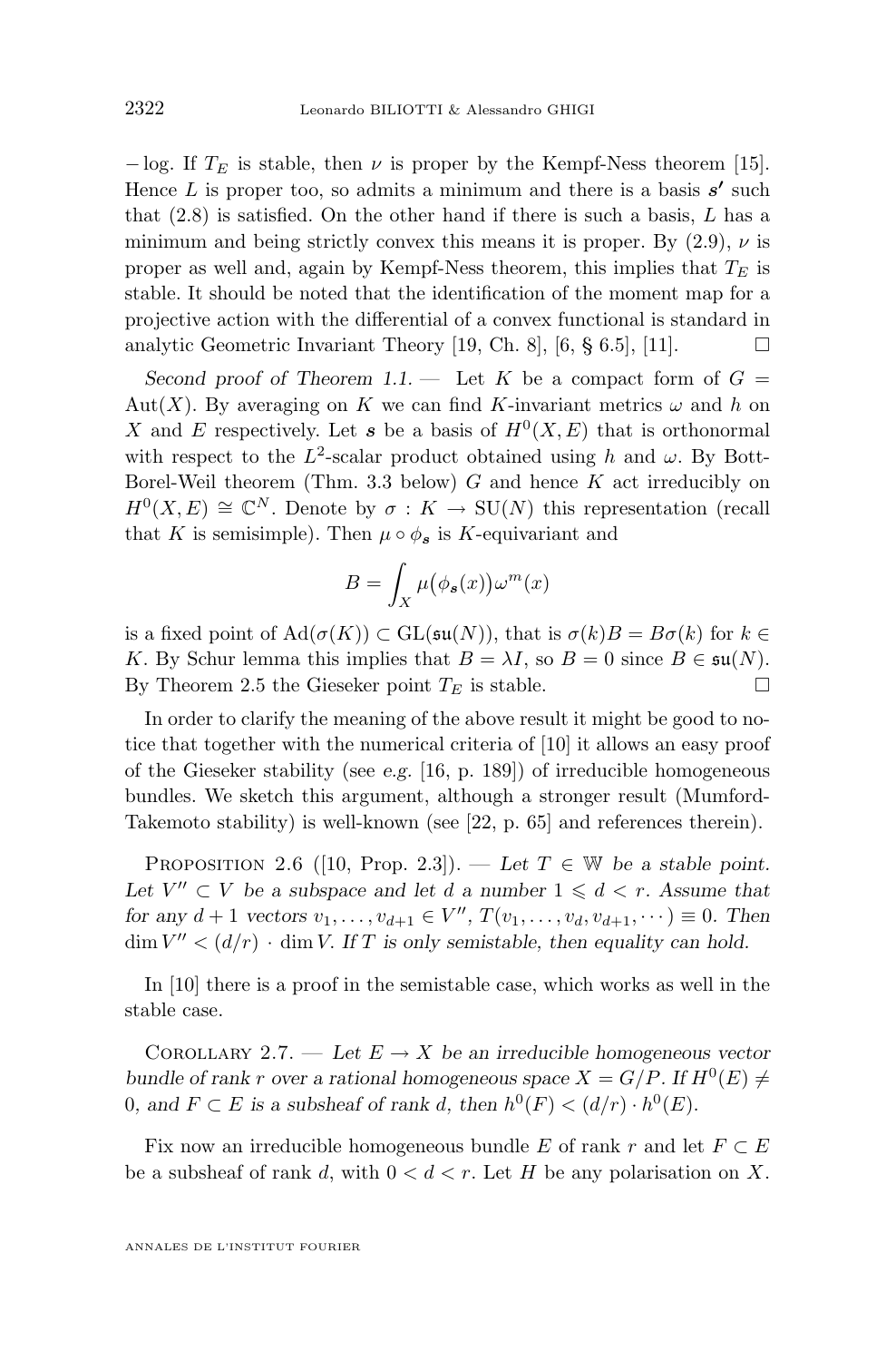<span id="page-9-0"></span>Since any line bundle is homogeneous,  $E(k) = E \otimes H^{\otimes k}$  is homogeneous. By Serre Theorem there is a  $k_0$  such that for  $k \geq k_0$ 

$$
H^{i}(X, F(k)) = H^{i}(X, E(k)) = \{0\} \qquad i > 0
$$

and both  $E(k)$  and  $F(k)$  are globally generated. By Theorem [1.1,](#page-2-0)  $T_{E(k)}$ is stable, so by the above corollary  $\chi(X, F(k)) = h^0(X, F(k)) < (d/r)$ .  $h^0(X, E(k)) = (d/r) \cdot \chi(X, E(k)).$  This proves that any irreducible homogeneous bundle is Gieseker stable with respect to any polarisation.

#### **3. The first eigenvalue of Hermitian symmetric spaces**

Here we want to apply the previous stability result to a problem in spectral geometry. Let  $X$  be a projective manifold and  $L$  an ample line bundle on X. Let  $\mathcal{K}(L)$  be the set of Kähler metrics g with Kähler form  $\omega_q$  lying in the class  $2\pi c_1(L)$ . For g in  $\mathcal{K}(L)$  let  $\Delta_q$  be the Laplacian on functions,

$$
\Delta_g f = -d^* df = 2 g^{i\bar{j}} \frac{\partial^2 f}{\partial z^i \partial \bar{z}^j}.
$$

It is well-known that  $\Delta_g$  is a negative definite elliptic operator and has therefore discrete spectrum: denote its eigenvalues by  $0 > -\lambda_1(g) > -\lambda_2(g)$  $> \cdots$ . The following result of Lichnerowicz relates  $\lambda_1$  to Kähler-Einstein geometry.

THEOREM 3.1 ([\[9,](#page-16-0) Cor. 2.4.4, p. 42]). — *If* X is a Fano manifold and  $g_{KE}$  is a Kähler-Einstein metric, i.e.,  $\text{Ric}(g_{KE}) = g_{KE}$ , then  $\lambda_1(g_{KE}) = 2$ *if* Aut(X) has positive dimension and  $\lambda_1(q_{KE}) > 2$  otherwise.

We are interested in upper estimates for  $\lambda_1(q)$  of general metrics in the class  $\mathcal{K}(L)$ . Bourguignon, Li and Yau [\[4\]](#page-16-0) first studied this problem and showed that the supremum

(3.1) 
$$
I(L) = \sup_{\mathcal{K}(L)} \lambda_1(g)
$$

is always finite. (This heavily depends on the restriction to Kähler metrics, see [\[5\]](#page-16-0)). They gave an explicit upper bound for  $I(L)$  in terms of numerical invariants of a globally generated line bundle E. For  $(X, L) = (\mathbb{P}^m, \mathcal{O}_{\mathbb{P}^m}(1))$ they were able to show that  $I(L) = 2$ . The following criterion, due to Arezzo, Loi and the second author, is an extension of Bourguignon, Li and Yau's theorem. It allows to attack this problem using holomorphic vector bundles instead of just line bundles.

TOME 58 (2008), FASCICULE 7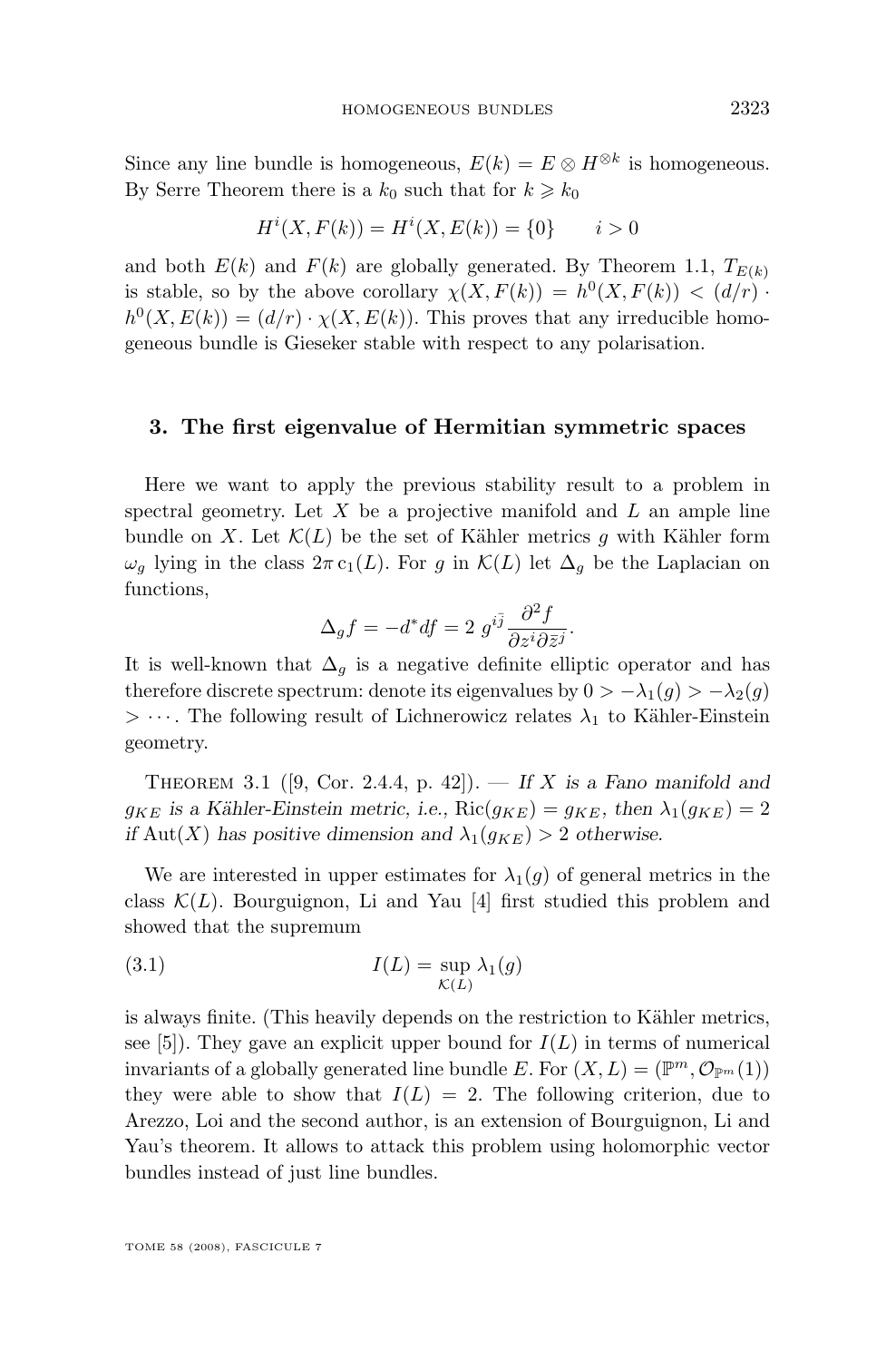<span id="page-10-0"></span>THEOREM 3.2 ([\[2,](#page-15-0) Thm. 1.1]). — Let  $(X, L)$  be a polarised manifold *and* E *a holomorphic vector bundle of rank* r *over* X*. Assume that* E *is globally generated and nontrivial and put*

(3.2) 
$$
J(E, L) := \frac{2 \dim_{\mathbb{C}} X \cdot h^0(E) \langle c_1(E) \cup c_1(L)^{m-1}, [X] \rangle}{r (h^0(E) - r) \langle c_1(L)^m, [X] \rangle}.
$$

If the Gieseker point  $T_E$  *is stable, then* 

$$
(3.3) \tI(L) \leqslant J(E, L).
$$

The result of [\[2\]](#page-15-0) is slightly more general since there is no projectivity assumption on X.

We want to apply this result to the case where  $X = G/P$  is a rational homogeneous space and E is homogeneous. In this case  $J(E, L)$  can be computed, at least in principle, in terms of Lie algebra data. To proceed we fix the following (standard) notation. (See *e.g.* [\[8,](#page-16-0) Ch. 1],[\[22\]](#page-16-0), [\[3\]](#page-15-0)). G is a simply connected complex semisimple Lie group,  $\mathfrak{g} = \text{Lie } G$ ,  $\mathfrak{h} \subset \mathfrak{g}$  is a Cartan subalgebra,  $l = \dim \mathfrak{h}$  is the rank of G, B is the Killing form of  $\mathfrak{g}, \Delta$  is the root system of  $(\mathfrak{g}, \mathfrak{h}), \Delta_+$  is a system of positive roots,  $\Delta_- = -\Delta_+$ ,  $\Pi = {\alpha_1, \ldots, \alpha_l}$  is the set of simple roots,  $\varpi_1, \ldots, \varpi_l$  denote the fundamental weights.  $\Lambda = \mathbb{Z}\omega_1 \oplus \cdots \oplus \mathbb{Z}\omega_l \subset \mathfrak{h}^*$  is the weight lattice of g relative to the Cartan subalgebra h. For  $\alpha \in \Delta$  let  $H_{\alpha} \in \mathfrak{h}$  be such that  $\alpha(X) = B(X, H_{\alpha})$ . b is the standard *negative* Borel subalgebra:

(3.4) 
$$
\mathfrak{b} = \mathfrak{h} \oplus \bigoplus_{\alpha \in \Delta_{-}} \mathfrak{g}_{\alpha}.
$$

Parabolic subalgebras containing  $\mathfrak b$  are of the form

(3.5) 
$$
\mathfrak{p}(\Sigma) = \mathfrak{b} \oplus \bigoplus_{\alpha \in \mathrm{span}(\Pi - \Sigma) \cap \Delta_+} \mathfrak{g}_{\alpha}
$$

where  $\Sigma$  is some subset of  $\Pi$ . For example  $\Sigma = \Pi$  corresponds to  $\mathfrak{b}, \Sigma = \emptyset$  to g and maximally parabolic subalgebras are of the form  $\mathfrak{p}(\alpha_k)$ . The algebra  $\mathfrak{p}(\Sigma)$  admits a Levi decomposition  $\mathfrak{p}(\Sigma) = \mathfrak{l}(\Sigma) \oplus \mathfrak{u}(\Sigma)$ , where  $\mathfrak{u}(\Sigma)$  is the nilpotent radical and

$$
\mathfrak{l}(\Sigma)=\mathfrak{h}\oplus\bigoplus_{\alpha\in\mathrm{span}(\Pi-\Sigma)\cap\Delta}\mathfrak{g}_{\alpha}
$$

is the reductive part. This latter admits a further decomposition  $\mathfrak{l}(\Sigma)$  =  $\mathfrak{z}(\Sigma) \oplus \mathfrak{s}(\Sigma)$ ,  $\mathfrak{z}(\Sigma)$  being the center and  $\mathfrak{s}(\Sigma)$  being semisimple. Moreover

$$
\mathfrak{z}(\Sigma)=\bigcap_{\alpha\in\Pi-\Sigma}\ker\alpha\subset\mathfrak{h}
$$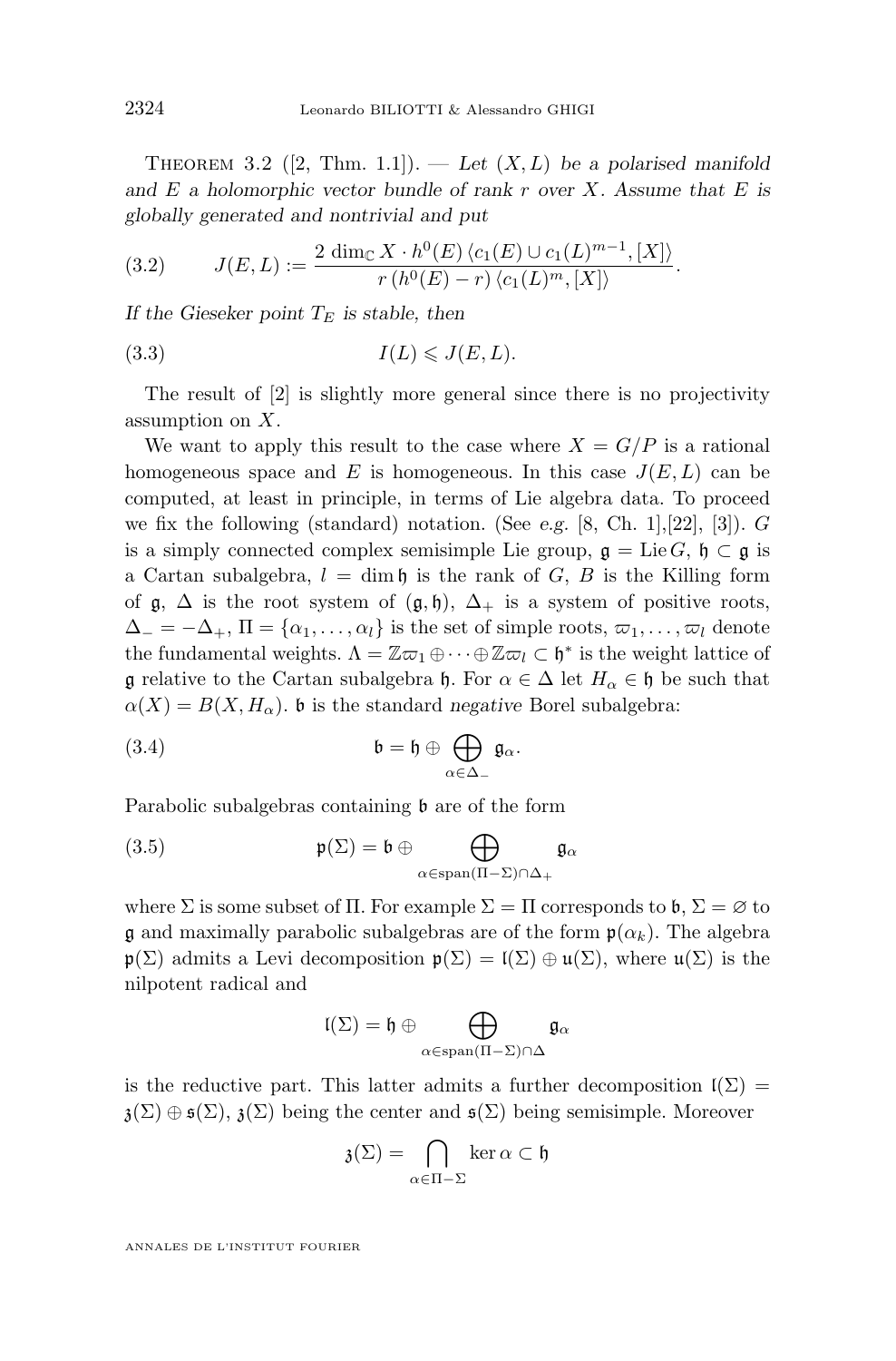<span id="page-11-0"></span>and

$$
\mathfrak{s}(\Sigma)=\mathfrak{h}'(\Sigma)\oplus \bigoplus_{\alpha\in \mathrm{span}(\Pi-\Sigma)\cap \Delta} \mathfrak{g}_{\alpha}
$$

where  $\mathfrak{h}'(\Sigma) = \text{span}\{H_\alpha : \alpha \in \Pi - \Sigma\} \subset \mathfrak{h}$  is a Cartan subalgebra for  $\mathfrak{s}(\Sigma)$ and  $\mathfrak{h} = \mathfrak{z}(\Sigma) \oplus \mathfrak{h}'(\Sigma)$ . We denote by  $B, P(\Sigma), L(\Sigma), U(\Sigma), Z(\Sigma), S(\Sigma)$  the corresponding closed subgroups of G. Note that  $S(\Sigma)$  is simply connected. One can describe  $\mathfrak{p}(\Sigma), P(\Sigma)$  and the homogeneous space  $G/P(\Sigma)$  by the Dynkin diagram of G with the nodes corresponding to roots in  $\Sigma$  crossed.

A weight  $\lambda = \sum_i m_i \overline{\omega}_i \in \Lambda$  is dominant for G or simply dominant if  $m_i \geq 0$  for any *i*. It is said to be *dominant with respect to*  $\mathfrak{p}(\Sigma)$  if  $m_i \geq 0$ for any index i such that  $\alpha_i \notin \Sigma$ . By highest weight theory, the irreducible representations of  $G$  are parametrised by dominant weights, while irreducible representations of a parabolic subgroup  $P(\Sigma)$  are parametrised by weights that are dominant with respect to  $\mathfrak{p}(\Sigma)$ . If  $\lambda$  is dominant we let  $W_{\lambda}$  denote the irreducible representation of G with highest weight  $\lambda$ . If  $\lambda$  is dominant for  $\mathfrak{p}(\Sigma)$  we let  $V_{\lambda}$  denote the irreducible representation of  $P(\Sigma)$  with highest weight  $\lambda$ . We let moreover  $E_{\lambda}$  denote the homogeneous vector bundle on  $X = G/P(\Sigma)$  defined by the representation  $V_{\lambda}$ , that is  $E_{\lambda} = G \times_{P(\Sigma)} V_{\lambda}.$ 

THEOREM 3.3 (Bott-Borel-Weil). — If  $\lambda \in \Lambda$  *is dominant for* G, then

$$
H^0(X, E_\lambda) = W_\lambda.
$$

*Otherwise*  $H^0(X, E_\lambda) = \{0\}.$ 

Bott's version of the theorem is much more general, but this partial statement is enough for what follows. We also remark that if one chooses b to be the Borel subalgebra with *positive* instead of negative roots, which is customary for example in the usual picture of  $\mathbb{P}^n$  as the set of lines in  $\mathbb{C}^{n+1}$ , then one has to consider *lowest weights* instead of highest ones. This amounts to dualize both representations. With this choice the statement of the theorem becomes  $H^0(X, E^*_\lambda) = (W_\lambda)^*$ . (The book [\[3\]](#page-15-0) follows this convention).

Recall that the set of simple roots  $\Pi = {\alpha_1, \ldots, \alpha_l}$  is a basis of  $\Lambda \otimes \mathbb{Q}$ . For a weight  $\lambda \in \Lambda$ , let  $\lambda = \sum_i \xi_i(\lambda) \alpha_i$  be its expression in this basis. We say that the (rational) number  $\xi_i(\lambda)$  is the *coefficient of*  $\alpha_i$  in  $\lambda$ . We denote by  $\lambda_{\rm ad}$  the highest weight of the adjoint representation of G (that is the largest root).

LEMMA 3.4. — Let  $X = G/P(\alpha_k)$ . The bundle  $E_{\varpi_k}$  associated to the *fundamental weight*  $\varpi_k$  *is a very ample line bundle over* X*. Moreover*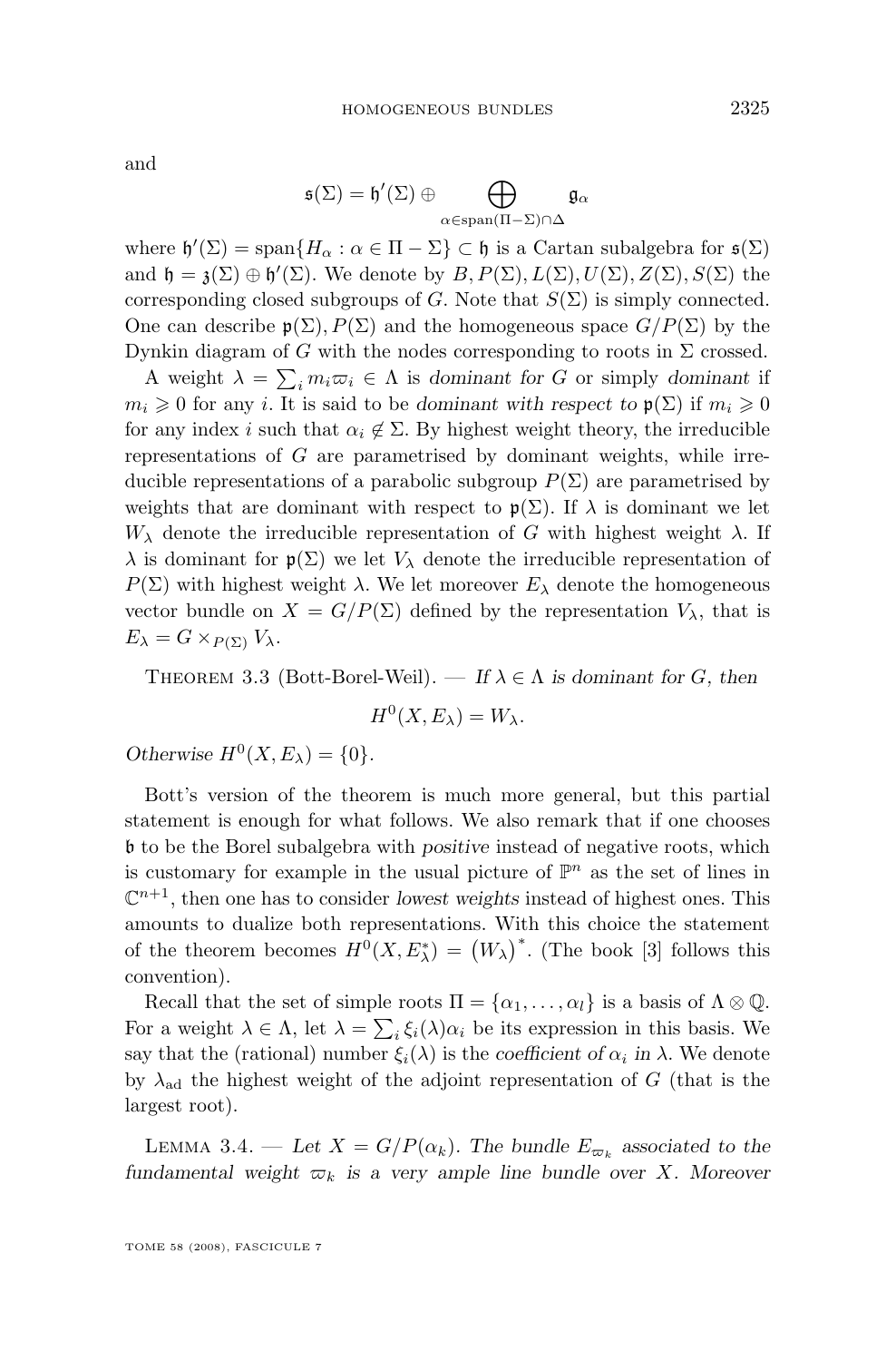<span id="page-12-0"></span> $Pic(X) \cong H^2(X,\mathbb{Z}) = \mathbb{Z} c_1(E_{\varpi_k})$ . For any weight  $\lambda \in \Lambda$  that is dominant *for*  $P(\alpha_k)$ 

(3.6) 
$$
c_1(E_{\lambda}) = \dim V_{\lambda} \frac{\xi_k(\lambda)}{\xi_k(\varpi_k)} c_1(E_{\varpi_k}).
$$

(For the proof see *e.g.* [\[23,](#page-16-0) §5.2], [\[22,](#page-16-0) p. 56]).

In the following statement we summarise what we need of the structure theory of Hermitian symmetric spaces.

Theorem 3.5. — *An irreducible Hermitian (globally) symmetric space of the compact type is a rational homogeneous space. Moreover a rational homogeneous space* X = G/P *is symmetric if and only if the representation of* p *on* g/p *induced from the adjoint representation of* g *is irreducible. The actual possibilities are explicitly listed in Table 1.*

The characterisation in terms of irreducibility of  $g/p$  is due to Kobayashi and Nagano [\[17,](#page-16-0) Thm. A] (see also [\[3,](#page-15-0) p. 26]).

|                | Klein form                                 |                 | Type           |
|----------------|--------------------------------------------|-----------------|----------------|
| Grassmannian   | $G_{k,n} = SL(n)/P(\alpha_k)$              | $n \geqslant 2$ | <b>AIII</b>    |
| Odd quadrics   | $Q_{2n-1} = \text{Spin}(2n+1)/P(\alpha_1)$ | $n \geqslant 2$ | <b>BI</b>      |
| Even quadrics  | $Q_{2n-2} = \text{Spin}(2n)/P(\alpha_1)$   | $n \geqslant 3$ | DI             |
| Spinor variety | $X = \text{Spin}(2n)/P(\alpha_n)$          | $n \geqslant 4$ | DHI            |
| Lagrangian     | $X = Sp(n, \mathbb{C})/P(\alpha_n)$        | $n \geqslant 2$ | C <sub>I</sub> |
| Grassmannian   |                                            |                 |                |
|                | $X = E_6/P(\alpha_1)$                      |                 | EHI            |
|                | $X = E_7/P(\alpha_7)$                      |                 | <b>EVII</b>    |

*Table 3.1. Irreducible Hermitian symmetric spaces of the compact type.*

PROPOSITION 3.6. — Let  $X = G/P(\alpha_k)$  be a compact irreducible Her*mitian symmetric space and let*  $\lambda \in \Lambda$  *be a nontrivial dominant weight. Then*

(3.7) 
$$
J(E_{\lambda}, -K_X) = \frac{2 \dim W_{\lambda}}{\dim W_{\lambda} - \dim V_{\lambda}} \cdot \frac{\xi_k(\lambda)}{\xi_k(\lambda_{ad})}.
$$

*Proof.* — The tangent bundle to  $X = G/P$  is the homogeneous bundle obtained from the representation of P on  $g/p$ . For symmetric X this is irreducible by Theorem 3.5, so Bott-Borel-Weil theorem and Lemma [3.4](#page-11-0) apply. Since  $H^0(X, TX) = \mathfrak{g} = W_{\lambda_{\text{ad}}}$  (see [\[1,](#page-15-0) p. 75, p. 131]),  $\mathfrak{g}/\mathfrak{p} = V_{\lambda_{\text{ad}}}$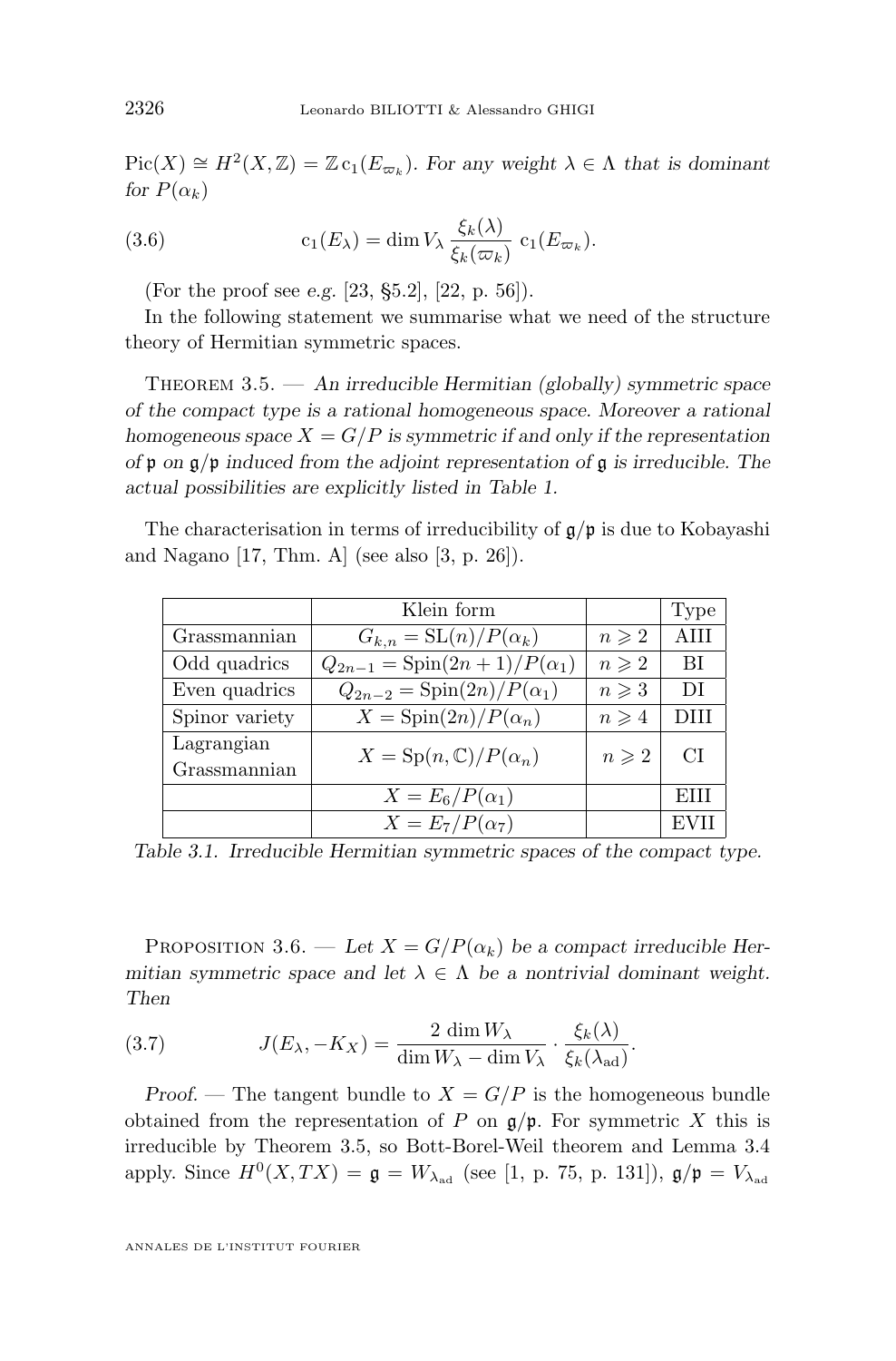and  $TX = E_{\lambda_{ad}}$ . Set  $m = \dim X = \dim V_{\lambda_{ad}}$ . By Lemma [3.4](#page-11-0)

$$
c_1(-K_X) = c_1(TX) = m \cdot \frac{\xi_k(\lambda_{ad})}{\xi_k(\varpi_k)} c_1(E_{\varpi_k}),
$$

$$
c_1(E_\lambda) = \dim V_\lambda \cdot \frac{\xi_k(\lambda)}{\xi_k(\varpi_k)} c_1(E_{\varpi_k}),
$$

$$
\frac{\langle c_1(E_\lambda) \cup c_1(-K_X)^{m-1}, [X] \rangle}{\langle c_1(-K_X)^m, [X] \rangle} = \frac{\dim V_\lambda}{m} \cdot \frac{\xi_k(\lambda)}{\xi_k(\lambda_{ad})}.
$$

The rank of  $E_{\lambda}$  is dim  $V_{\lambda}$ , while  $h^0(X, E_{\lambda}) = \dim W_{\lambda}$  by Bott-Borel-Weil theorem. Therefore

$$
J(E_{\lambda}, -K_X) = \frac{2 \, m \, h^0(E_{\lambda})}{r \, (h^0(E_{\lambda}) - r)} \cdot \frac{\langle c_1(E_{\lambda}) \cup c_1(-K_X)^{m-1}, [X] \rangle}{\langle c_1(-K_X)^m, [X] \rangle}
$$
  
= 
$$
\frac{2 \, m \, \dim W_{\lambda}}{\dim V_{\lambda}(\dim W_{\lambda} - \dim V_{\lambda})} \cdot \frac{\dim V_{\lambda}}{m} \cdot \frac{\xi_k(\lambda)}{\xi_k(\lambda_{ad})}
$$
  
= 
$$
\frac{2 \, \dim W_{\lambda}}{\dim W_{\lambda} - \dim V_{\lambda}} \cdot \frac{\xi_k(\lambda)}{\xi_k(\lambda_{ad})}.
$$

We are now ready for the proof of theorems [1.2](#page-2-0) and [1.3.](#page-3-0)

*Proof of Theorem [1.2.](#page-2-0) —* Let X be a compact irreducible Hermitian symmetric space. Denote by  $g_{KE}$  the symmetric (Kähler-Einstein) metric with Kähler form in  $2\pi c_1(X)$ . We need to show that

(3.8) 
$$
I(-K_X) = 2 = \lambda_1(g_{KE}).
$$

The second equality follows from Theorem [3.1.](#page-9-0) So  $I(-K_X) \geq 2$  by def-inition [\(3.1\)](#page-9-0). It is enough to prove that  $I(-K_X) \leq 2$ . For each space in the first five families in Table [3](#page-12-0) we find a homogeneous bundle  $E_{\lambda} \to X$ such that  $J(E_{\lambda}, -K_X) = 2$ . The result then follows applying Theorem [3.2.](#page-9-0) The relevant information regarding weights and degrees can be found for example in [\[14,](#page-16-0) p. 66, p. 69].

1. The case of the Grassmannians (type  $AIII$ ) is settled by hand in [\[2,](#page-15-0) Thm. 1.3. The vector bundle  $E$  is the dual of the universal subbundle. If we choose the Borel group as in [\(3.4\)](#page-10-0) then  $E = E_{\varpi_1}$ .

2. For odd quadrics the Dynkin diagram is:

$$
Q_{2n-1} = \text{Spin}(2n+1)/P(\alpha_1) \qquad \qquad \frac{1}{\sqrt{2}} \qquad \frac{2}{\sqrt{2}} \qquad \frac{3}{\sqrt{2}} \qquad \frac{n-1}{\sqrt{2}} \qquad \frac{n}{\sqrt{2}} \qquad \frac{1}{\sqrt{2}} \qquad \frac{2}{\sqrt{2}} \qquad \frac{3}{\sqrt{2}} \qquad \frac{n-1}{\sqrt{2}} \qquad \frac{n-1}{\sqrt{2}} \qquad \frac{n}{\sqrt{2}} \qquad \frac{1}{\sqrt{2}} \qquad \frac{3}{\sqrt{2}} \qquad \frac{n-1}{\sqrt{2}} \qquad \frac{n-1}{\sqrt{2}} \qquad \frac{n-1}{\sqrt{2}} \qquad \frac{n-1}{\sqrt{2}} \qquad \frac{n-1}{\sqrt{2}} \qquad \frac{n-1}{\sqrt{2}} \qquad \frac{n-1}{\sqrt{2}} \qquad \frac{n-1}{\sqrt{2}} \qquad \frac{n-1}{\sqrt{2}} \qquad \frac{n-1}{\sqrt{2}} \qquad \frac{n-1}{\sqrt{2}} \qquad \frac{n-1}{\sqrt{2}} \qquad \frac{n-1}{\sqrt{2}} \qquad \frac{n-1}{\sqrt{2}} \qquad \frac{n-1}{\sqrt{2}} \qquad \frac{n-1}{\sqrt{2}} \qquad \frac{n-1}{\sqrt{2}} \qquad \frac{n-1}{\sqrt{2}} \qquad \frac{n-1}{\sqrt{2}} \qquad \frac{n-1}{\sqrt{2}} \qquad \frac{n-1}{\sqrt{2}} \qquad \frac{n-1}{\sqrt{2}} \qquad \frac{n-1}{\sqrt{2}} \qquad \frac{n-1}{\sqrt{2}} \qquad \frac{n-1}{\sqrt{2}} \qquad \frac{n-1}{\sqrt{2}} \qquad \frac{n-1}{\sqrt{2}} \qquad \frac{n-1}{\sqrt{2}} \qquad \frac{n-1}{\sqrt{2}} \qquad \frac{n-1}{\sqrt{2}} \qquad \frac{n-1}{\sqrt{2}} \qquad \frac{n-1}{\sqrt{2}} \qquad \frac{n-1}{\sqrt{2}} \qquad \frac{n-1}{\sqrt{2}} \qquad \frac{n-1}{\sqrt{2}} \qquad \frac{n-1}{\sqrt{2}} \qquad \frac{n-1}{\sqrt{2}} \qquad \frac{n-1}{\sqrt{2}} \qquad \frac{n-1}{\sqrt{2}} \qquad \frac{n-1}{\sqrt{2}} \q
$$

The largest root is  $\lambda_{\text{ad}} = \varpi_2$ . Put  $\lambda = \varpi_n$ . Then  $W_\lambda$  is the spin representation, while  $V_{\lambda}$  corresponds to the spin representation of the semisimple

 $\Box$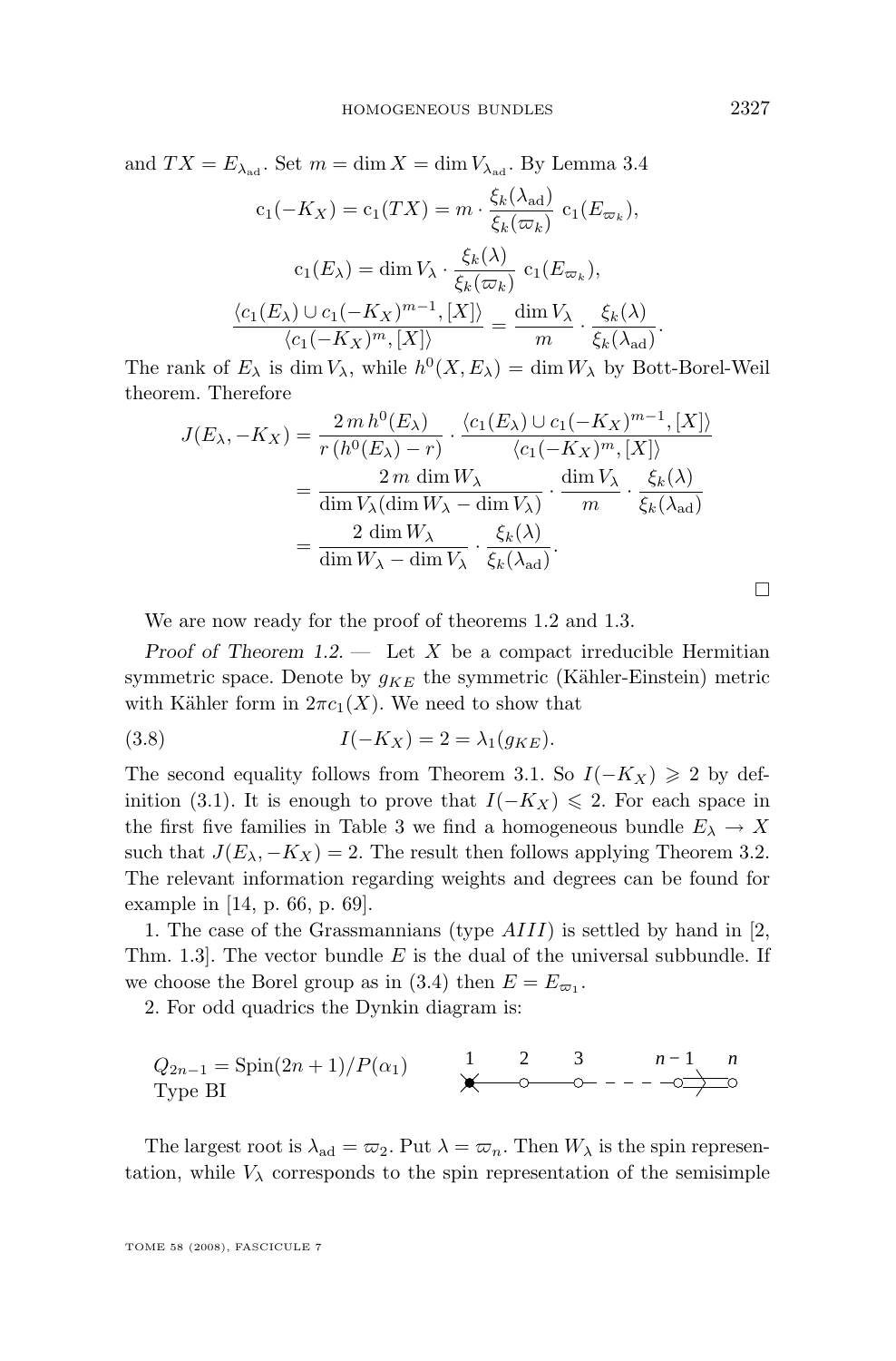part  $S(\alpha_1) \cong$  Spin $(2n-1)$  of  $P(\alpha_1)$ . The bundle  $E_\lambda$  is the *spinor bundle* studied *e.g.* by Ottaviani [\[21\]](#page-16-0). Of course dim  $W_{\lambda} = 2^{n}$ , dim  $V_{\lambda} = 2^{n-1}$ . Finally  $\xi_1(\lambda) = \xi_1(\varpi_n) = 1/2$ ,  $\xi_1(\lambda_{ad}) = \xi_1(\varpi_2) = 1$ , so

$$
J(E_{\lambda}, -K_X) = \frac{2 \dim W_{\lambda}}{\dim W_{\lambda} - \dim V_{\lambda}} \cdot \frac{\xi_1(\lambda)}{\xi_1(\lambda_{ad})} = 2 \cdot \frac{2^n}{2^n - 2^{n-1}} \cdot \frac{1/2}{1} = 2.
$$

3. The situation is very similar for even quadrics. The Dynkin diagram is:



The largest root is again  $\lambda_{\text{ad}} = \varpi_2$ . We take  $W_\lambda$  to be either one of the half-spin representation. ( $E_\lambda$  is one of the two spinor bundles on  $Q_{2n-2}$ , [\[21\]](#page-16-0)). Say  $W_{\lambda} = S_{+}$ . Then  $\lambda = \varpi_n$  and  $V_{\lambda}$  is the half-spin representation  $S_{+}$ of  $S(\alpha_1) \cong$  Spin(2n – 2). Now dim  $W_{\lambda} = 2^{n-1}$ ,  $V_{\lambda} = 2^{n-2}$ ,  $\xi_1(\varpi_n) = 1/2$ ,  $\xi_1(\varpi_2) = 1$ , so again  $J(E_\lambda, -K_X) = 2$ .

4. For the Lagrangian Grassmannian the Dynkin diagram is:

$$
X = \text{Sp}(n, \mathbb{C})/P(\alpha_n)
$$
\n
$$
\frac{1}{\circ} \quad \frac{2}{\circ} \quad \frac{3}{\circ} \quad \frac{n-1}{\circ} \quad \frac{n}{\circ}
$$
\nType CI

The highest weight of the adjoint representation is  $\lambda_{ad} = 2\varpi_1$ .  $W_{\varpi_1}$  is the standard representation of  $Sp(n, \mathbb{C})$  on  $\mathbb{C}^{2n}$ . The semisimple part of  $P(\alpha_n)$ is  $S(\alpha_n) = SL(n)$ , so  $V_{\varpi_1}$  is the standard representation of  $SL(n)$  on  $\mathbb{C}^n$ . So choosing  $E = E_{\varpi_1}$  we get

$$
J(E, -K_X) = 2 \cdot \frac{2n}{2n - n} \cdot \frac{\xi_n(\varpi_1)}{\xi_n(2\varpi_1)} = 2.
$$

5. For the Spinor varieties the Dynkin diagram is:

Spin(2n)/P(αn) Type DIII *n* −2 *n* − 1 1 2 3 *n*

Take  $E = E_{\varpi_1}$ .  $W_{\varpi_1}$  is the standard representation of Spin(2n). The semisimple part of  $P(\alpha_n)$  is  $S(\alpha_n) = SL(n)$ , so  $V_{\varpi_1}$  is the standard representation of  $SL(n)$  on  $\mathbb{C}^n$ . The largest root is  $\lambda_{ad} = \varpi_2$ ,  $\xi_n(\varpi_1) = 1/2$ ,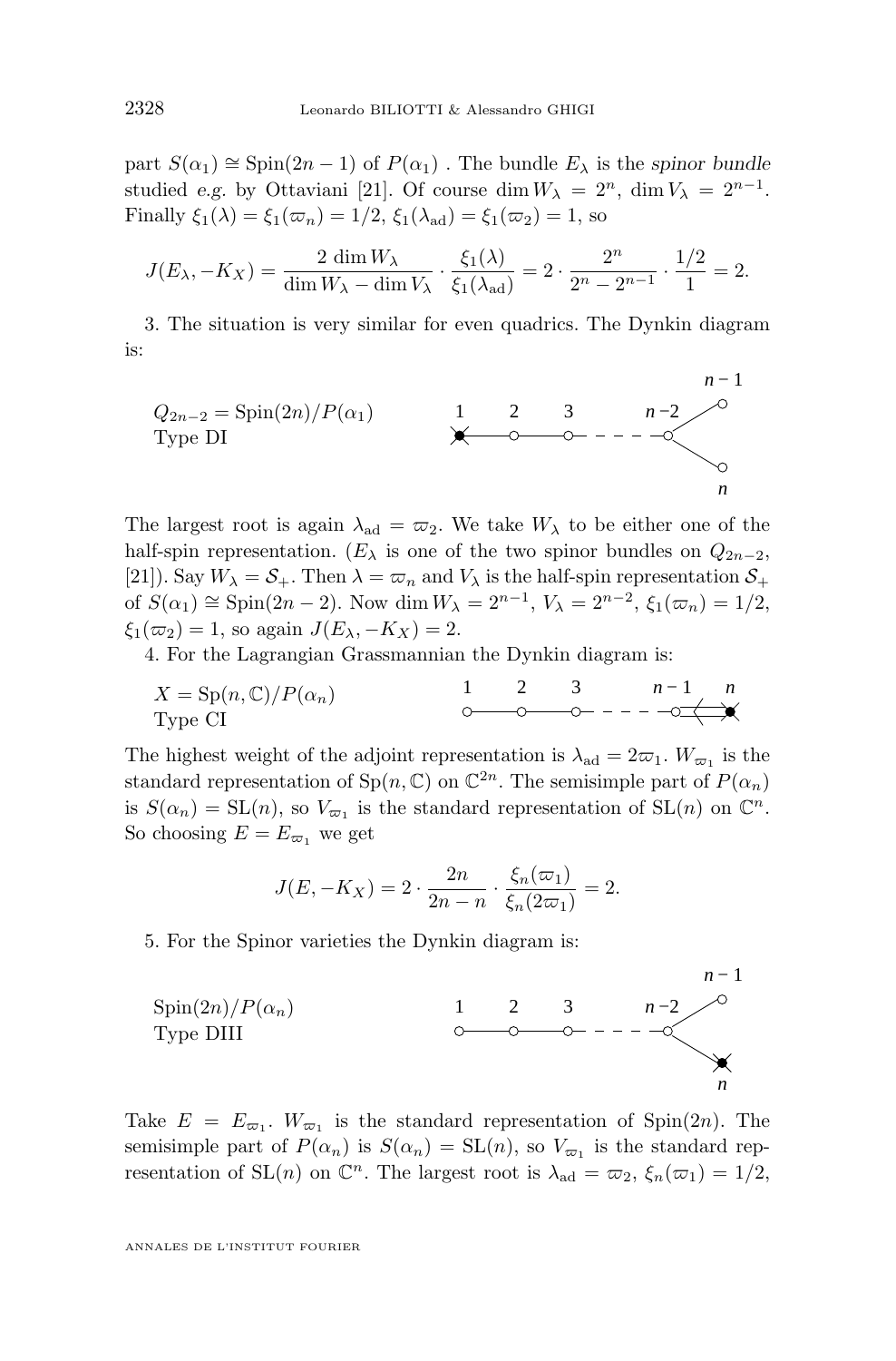<span id="page-15-0"></span> $\xi_n(\varpi_2) = 1$ . So

$$
J(E, -K_X) = 2 \cdot \frac{2n}{2n - n} \cdot \frac{1/2}{1} = 2.
$$

 $\Delta$ 

*Proof of Theorem [1.3.](#page-3-0)*  $- 1$ . For  $X = E_6/P(\alpha_1)$  the Dynkin diagram (with Bourbaki numbering) is:

$$
X = E_6/P(\alpha_1)
$$
  
Type EIII  
1 3 4 5 6

The largest root is  $\lambda_{\text{ad}} = \varpi_2$ . An easy computation gives  $J(E_{\varpi_6}, -K_X)$  $= 36/17$  and  $J(E_{\varpi_2}, -K_X) = 78/31$ . If  $\lambda = \sum_i a_i \varpi_i$ , then

$$
J(E_{\lambda}, -K_X) \geqslant 2 \frac{\xi_1(\lambda)}{\xi_1(\varpi_2)} = \frac{8}{3}a_1 + 2a_2 + \frac{10}{3}a_3 + 4a_4 + \frac{8}{3}a_5 + \frac{4}{3}a_6.
$$

The right hand side is  $\langle 36/17 \rangle$  if and only if  $\lambda = \varpi_2$  or  $\lambda = \varpi_6$ . Therefore the best estimate is gotten with  $\lambda = \varpi_6$ .

2. For  $X = E_7/P(\alpha_7)$  the Dynkin diagram (with Bourbaki numbering) is:

$$
X = E_7/P(\alpha_7)
$$
\nType EVII\n
$$
1 \quad 3 \quad 4 \quad 5 \quad 6 \quad 7
$$

The largest root is  $\lambda_{ad} = \varpi_1$ . We have  $J(E_{\varpi_1}, -K_X) = 133/53$ . If  $\lambda =$  $\sum_i a_i \varpi_i$ , then

$$
J(E_{\lambda}, -K_X) \geq 2\frac{\xi_7(\lambda)}{\xi_7(\varpi_1)} = 2\xi_7(\lambda) = 2a_1 + 3a_2 + 4a_3 + 6a_4 + 5a_5 + 4a_6 + 3a_7.
$$

The right hand side is  $\langle 133/53 \rangle$  if and only if  $\lambda = \varpi_1$ . Therefore the best estimate is gotten with  $\lambda = \varpi_1$ .

#### BIBLIOGRAPHY

- [1] D. N. Akhiezer, *Lie group actions in complex analysis*, Aspects of Mathematics, vol. E27, Friedr. Vieweg & Sohn, Braunschweig, 1995.
- [2] C. Arezzo, A. Ghigi & A. Loi, "Stable bundles and the first eigenvalue of the Laplacian", *J. Geom. Anal.* **17** (2007), no. 3, p. 375-386.
- [3] R. J. Baston & M. G. Eastwood, *The Penrose transform*, Oxford Mathematical Monographs, The Clarendon Press Oxford University Press, New York, 1989.

TOME 58 (2008), FASCICULE 7

 $\Box$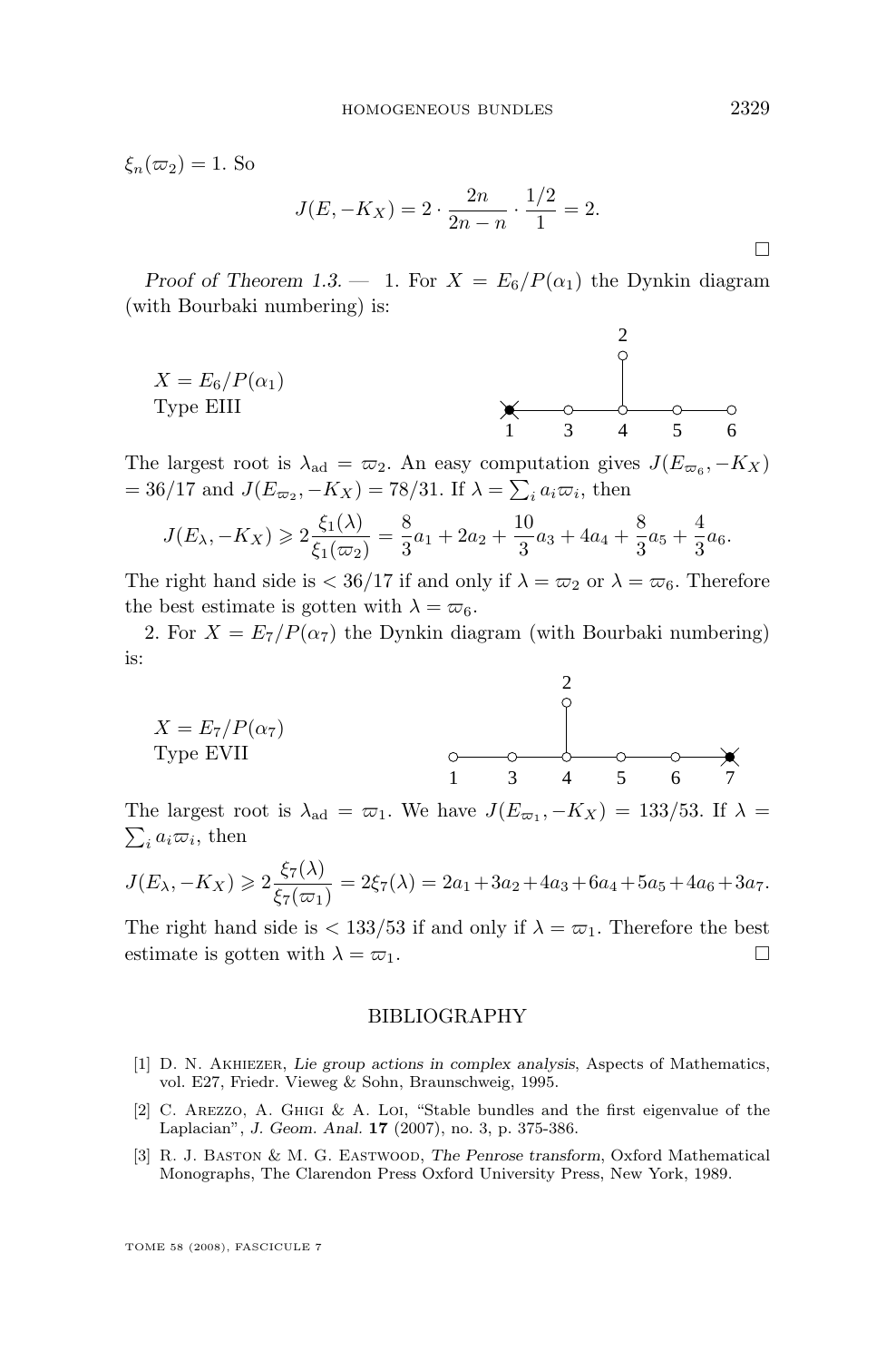- <span id="page-16-0"></span>[4] J.-P. Bourguignon, P. Li & S.-T. Yau, "Upper bound for the first eigenvalue of algebraic submanifolds", *Comment. Math. Helv.* **69** (1994), no. 2, p. 199-207.
- [5] B. Colbois & J. Dodziuk, "Riemannian metrics with large λ1", *Proc. Amer. Math. Soc.* **122** (1994), no. 3, p. 905-906.
- [6] S. K. DONALDSON & P. B. KRONHEIMER, *The geometry of four-manifolds*, Oxford Mathematical Monographs. Oxford: Clarendon Press. ix, 440p., New York, 1990.
- $[7]$  A. El Soufi & S. Illias, "Riemannian manifolds admitting isometric immersions by their first eigenfunctions", *Pacific J. Math.* **195** (2000), no. 1, p. 91-99.
- [8] G. Fels, A. Huckleberry & J. A. Wolf, *Cycle spaces of flag domains*, Progress in Mathematics, vol. 245, Birkhäuser Boston Inc., Boston, MA, 2006, A complex geometric viewpoint.
- [9] A. Futaki, *Kähler-Einstein metrics and integral invariants*, Springer-Verlag, Berlin, 1988.
- [10] D. Gieseker, "On the moduli of vector bundles on an algebraic surface", *Ann. of Math. (2)* **106** (1977), no. 1, p. 45-60.
- [11] P. Heinzner & A. Huckleberry, "Analytic Hilbert quotients", in *Several complex variables (Berkeley, CA, 1995-1996)*, vol. 37, Math. Sci. Res. Inst. Publ., Cambridge Univ. Press, Cambridge, 1999, p. 309-349.
- [12] P. Heinzner & G. W. Schwarz, "Cartan decomposition of the moment map", *Math. Ann.* **337** (2007), no. 1, p. 197-232.
- [13] S. Helgason, *Differential geometry, Lie groups, and symmetric spaces*, vol. 80, Pure and Applied Mathematic, Academic Press Inc., XV. 628 p., New York, 1978.
- [14] J. E. Humphreys, *Introduction to Lie algebras and representation theory*, vol. 9, Graduate Texts in Mathematics, Springer-Verlag, New York, 1978, Second printing, revised.
- [15] G. Kempf & L. Ness, "The length of vectors in representation spaces", in *Algebraic geometry. (Proc. Summer Meeting, Copenhagen, 1978)*, vol. 732, Lecture Notes in Math., Springer, Berlin, 1979, p. 233-243.
- [16] S. Kobayashi, "Differential geometry of complex vector bundles", in *Publications of the Mathematical Society of Japan*, vol. 15, Princeton University Press, Princeton, NJ, 1987, Kanô Memorial Lectures, 5.
- [17] S. Kobayashi & T. Nagano, "On filtered Lie algebras and geometric structures. II", *J. Math. Mech.* **14** (1965), p. 513-521.
- [18] D. Luna, "Sur les orbites fermées des groupes algébriques réductifs", *Invent. Math.* **16** (1972), p. 1-5.
- [19] D. Mumford, J. Fogarty & F. Kirwan, *Geometric invariant theory*, Ergebnisse der Mathematik und ihrer Grenzgebiete (2) [Results in Mathematics and Related Areas (2)], vol. 34, Springer-Verlag, Berlin, 1994, third edition.
- [20] A. L. Onishchik & È. B. Vinberg, *Lie groups and algebraic groups*, Springer Series in Soviet Mathematics, Springer-Verlag, Berlin, 1990, Translated from the Russian and with a preface by D. A. Leites.
- [21] G. Ottaviani, "Spinor bundles on quadrics", *Trans. Amer. Math. Soc.* **307** (1988), no. 1, p. 301-316.
- [22] ——— , "Rational homogeneous varieties", Notes from a course held in Cortona, Italy, 1995, http://www.math.unifi.it/ottavian/public.html.
- [23] S. Ramanan, "Holomorphic vector bundles on homogeneous spaces", *Topology* **5** (1966), p. 159-177.